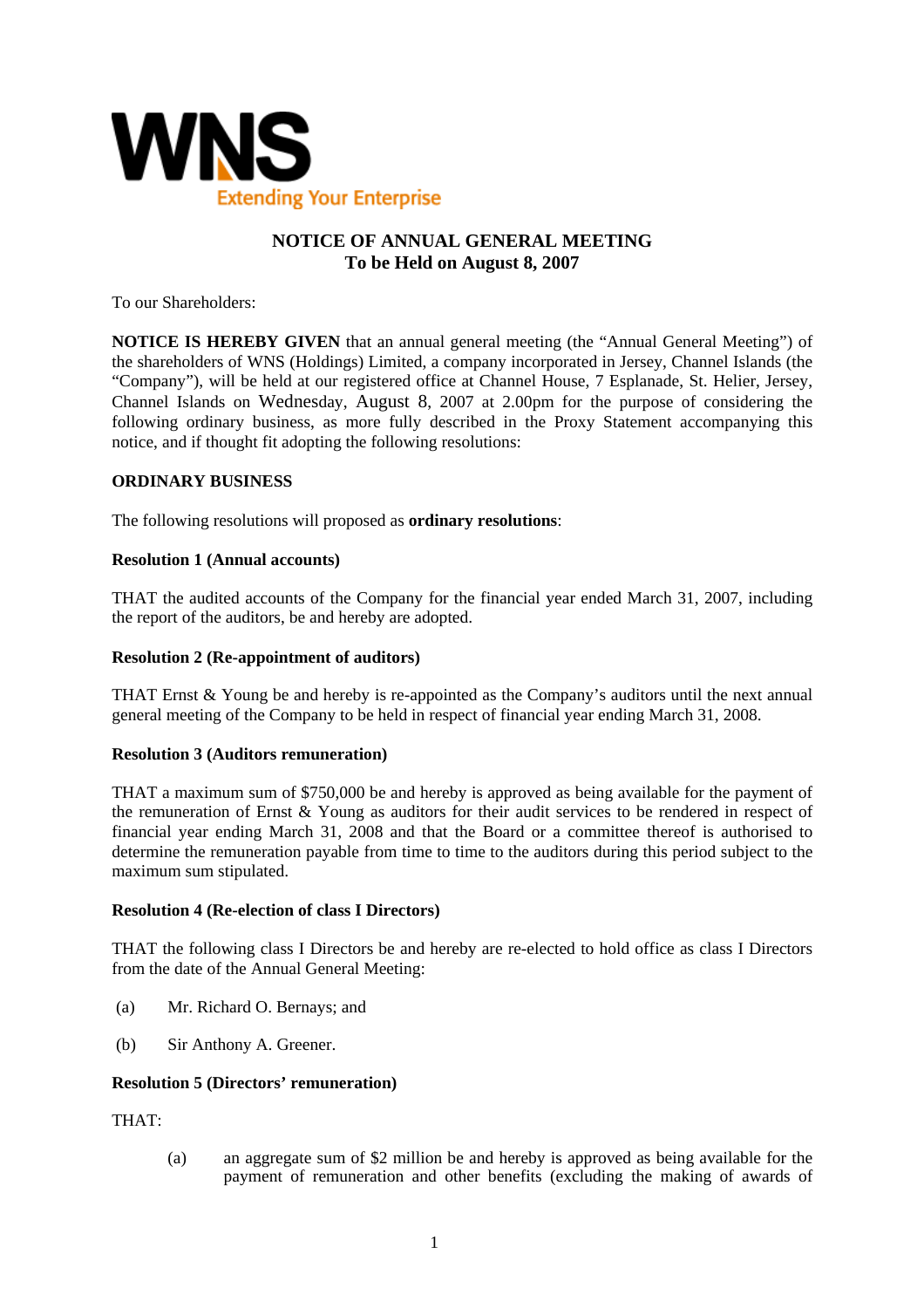options and restricted stock units referred to in (b) below) to the Directors of the Company, to be applied as the Directors may decide in their discretion, for the period from the Annual General Meeting until the next annual general meeting of the Company to be held in respect of financial year ending March 31, 2008; and

(b) as a further part of the Directors' remuneration, the making of awards under the 2006 Stock Incentive Plan to Directors by the compensation committee of the Board in its discretion for the period from the Annual General Meeting until the next annual general meeting of the Company to be held in respect of financial year ending March 31, 2008 be and hereby is approved, provided that the maximum aggregate number of ordinary shares in the capital of the Company that may be issued or transferred pursuant to any Awards made or to be made to the Directors pursuant to the 2006 Incentive Award Plan of the Company is limited to 3 million.

DATED: July 3, 2007

BY ORDER OF THE BOARD

................................................. **Capita Secretaries Limited Secretary** 

**Registered Office**: Channel House 7 Esplanade St. Helier Jersey Channel Islands

#### **NOTES**:

- 1. The Board of Directors has fixed the close of business on June 27, 2007 as the record date for determining those holders of our ordinary shares (collectively, our "Shareholders") who will be entitled to receive copies of this Notice, the accompanying form of proxy, Proxy Statement and the notice of availability of the Company's annual report on Form 20-F for the financial year ended March 31, 2007.
- 2. A Shareholder is a person whose name appears on our Register of Members as a holder of our ordinary shares.
- 3. A Shareholder entitled to attend and vote at the Annual General Meeting is entitled to appoint a proxy or proxies to attend the meeting and, on a poll, to vote on his behalf. A proxy need not be a Shareholder. A form of proxy, which should be completed in accordance with the instructions printed thereon, is enclosed with this document. The appointment of a proxy will not prevent a Shareholder from subsequently attending and voting at the meeting in person.
- 4. To be valid, the instrument appointing a proxy, and any power of attorney or other authority (e.g. a board minute) under which it is signed (or a notarially certified copy of any such power or authority), must be deposited at the registered office of the Company (care of Capita Secretaries Limited) at Channel House, 7 Esplanade, St Helier, Jersey, Channel Islands (attention: Sarah Dawes) not less than 48 hours before the time appointed for the holding of the Annual General Meeting or any adjournment thereof or for the taking of a poll at which the proxy proposes to vote.
- 5. A proxy may be revoked by: (i) giving the Company notice in writing deposited at the Company's registered office (care of Capita Secretaries Limited) at Channel House, 7 Esplanade, St Helier, Jersey, Channel Islands (attention: Sarah Dawes) before the commencement of the Annual General Meeting or any adjournment thereof or for the taking of a poll at which the proxy proposes to vote; (ii) depositing a new form of proxy with the Company's Secretary before the commencement of the Annual General Meeting or any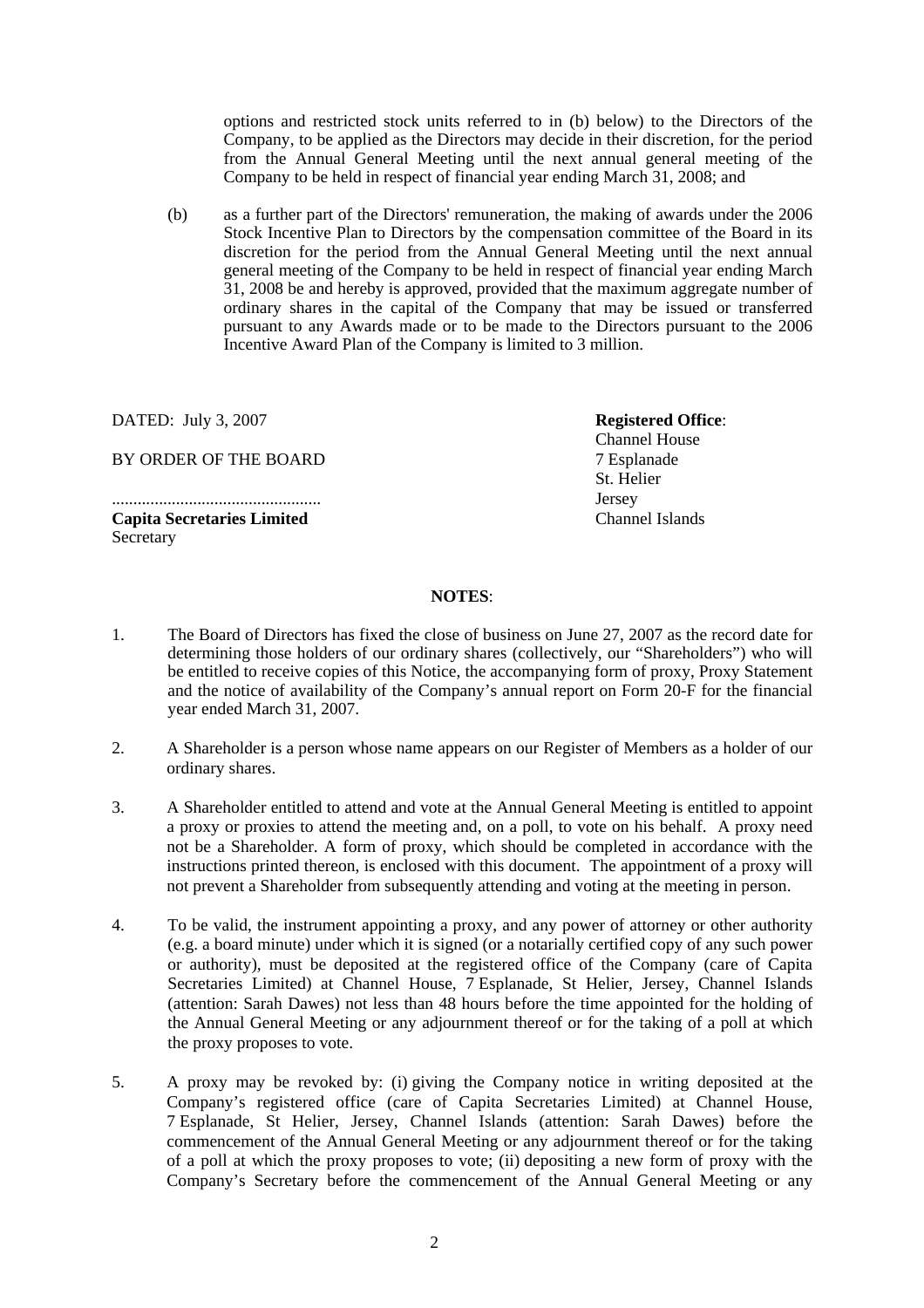adjournment thereof or for the taking of a poll at which the proxy proposes to vote (although it should be noted that the new form of proxy will only be a valid proxy, as opposed to being capable of revoking an earlier form of proxy, if deposited not less than 48 hours before the time appointed for the Annual General Meeting or any adjournment thereof or for the taking of a poll at which the proxy proposes to vote); or (iii) attending and voting on a poll.

- 6. If the Annual General Meeting is adjourned for lack of a quorum, the adjourned meeting will be held at 2.00 pm on August 14, 2007 at Channel House, 7 Esplanade, St Helier, Jersey, Channel Islands. Under the Company's Articles of Association, the quorum for the holding of general meetings is not less than two Shareholders, present in person or by proxy, holding ordinary shares conferring not less than one-third of the total voting rights of all the ordinary shares in issue.
- 7. A copy of the annual report on Form 20-F for the financial year ended March 31, 2007 is available for inspection at the Company's registered office. In addition, Shareholders will be provided with a copy of the annual report on Form 20-F upon request by contacting the Company Secretary, Capita Secretaries Limited, of Channel House, 7 Esplanade, St Helier, Jersey, Channel Islands (attention: Sarah Dawes, telephone: + 44 (0)1534 883847) or shareholders may access a copy of the annual report on Form 20-F on the Company's website at www.wnsgs.com.
- **8. Explanatory notes to the resolutions to be proposed at the Annual General Meeting are contained in the Proxy Statement which accompanies this notice.**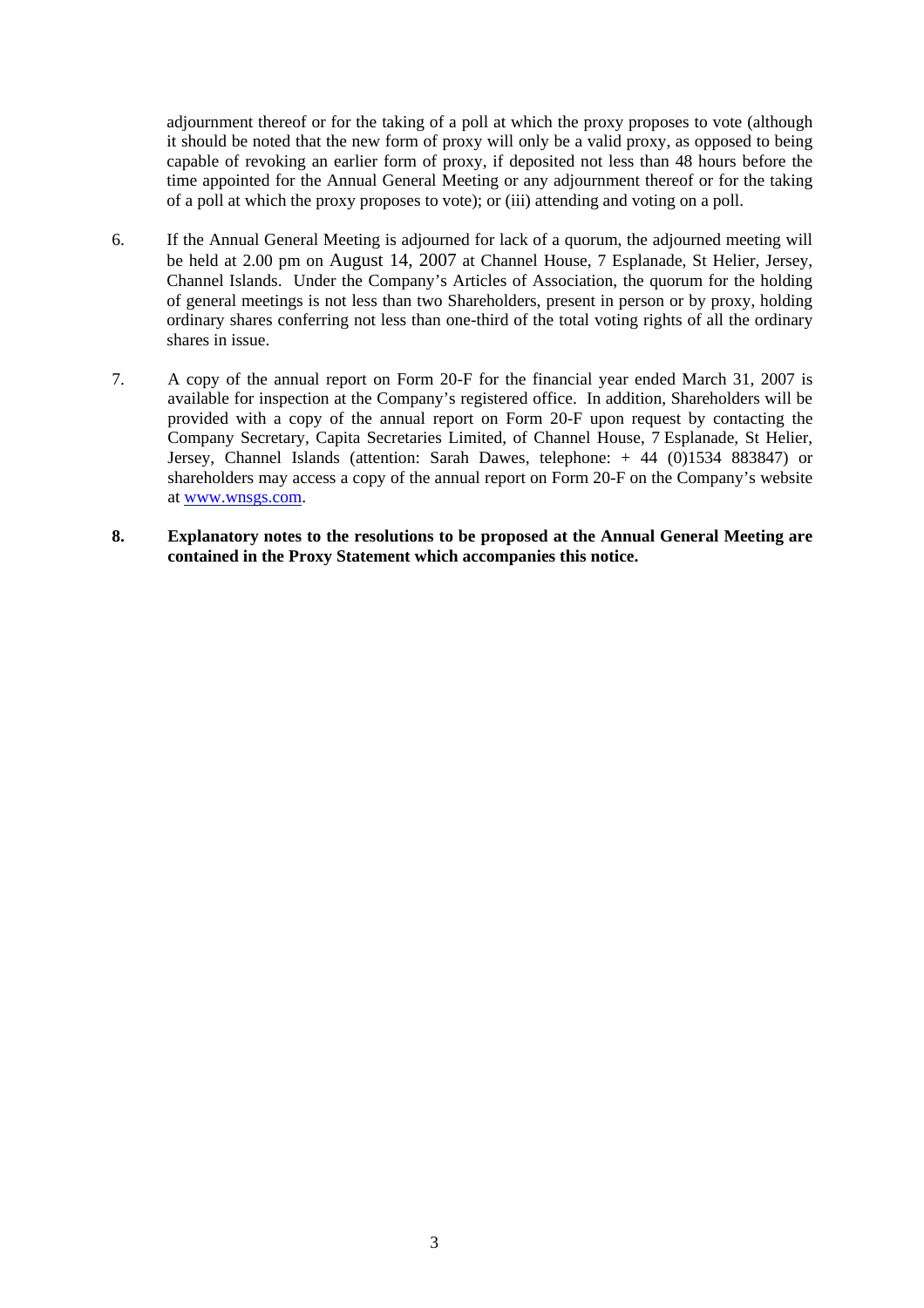

# **WNS (HOLDINGS) LIMITED PROXY STATEMENT ANNUAL GENERAL MEETING To be Held on August 8, 2007**

This Proxy Statement is furnished in connection with the solicitation by the Board of Directors (the "Board" or the "Board of Directors") of WNS (Holdings) Limited, a company incorporated in Jersey, Channel Islands (the "Company" or "WNS"), of proxies for voting at the Company's Annual General Meeting of Shareholders (the "Annual General Meeting") to be held on Wednesday, August 8, 2007, at 2.00 pm, at the registered office of the Company located at Channel House, 7 Esplanade, St Helier, Jersey JE4 5UW, Channel Islands, or any adjournments thereof, for the purposes summarized in the accompanying Notice of Annual General Meeting and described in more detail in this Proxy Statement.

# **Shareholders Entitled to Notice of and to Vote at the Annual General Meeting**

The Board has fixed the close of business on June 27, 2007 as the date for determining those holders of ordinary shares (collectively, the "Shareholders") who will be entitled to notice of and to vote at the Annual General Meeting. Copies of the Notice of Annual General Meeting, this Proxy Statement, the accompanying instrument appointing a proxy or proxies, and the notice of availability of the Company's annual report on Form 20-F for the financial year ended March 31, 2007 (the "Annual Report") were first mailed to Shareholders on or about July 5, 2007. Shareholders are advised to read this Proxy Statement carefully prior to returning their instruments appointing a proxy or proxies.

A Shareholder is a person whose name appears on our Register of Members as a holder of our ordinary shares.

At the close of business on May 31, 2007, there were 41,895,246 ordinary shares issued and outstanding.

#### **Quorum**

No business may be transacted at any general meeting unless a quorum of Shareholders entitled to vote at the meeting is present. Pursuant to the Articles of Association of the Company, the quorum for the holding of general meetings is not less than two Shareholders, present in person or by proxy, holding ordinary shares conferring not less than one-third of the total voting rights of all the ordinary shares issued and outstanding. If a quorum is not present, the Annual General Meeting will be adjourned to 2.00 pm on August 14, 2007 at Channel House, 7 Esplanade, St Helier, Jersey, Channel Islands.

#### **Proxies**

To be valid, the instrument appointing a proxy or proxies, and any power of attorney or other authority (e.g. a board minute) under which it is signed (or a notarially certified copy of any such power or authority), must be deposited at the registered office of the Company at Channel House, 7 Esplanade, St. Helier, Jersey JE4 5UW, Channel Islands not less than 48 hours before the time appointed for the holding of the Annual General Meeting or any adjournment thereof or for the taking of a poll at which the proxy proposes to vote. A proxy need not be a Shareholder. Shareholders may appoint any member of the Board or any other person as their proxy. The appointment of a proxy will not prevent a Shareholder from subsequently attending and voting at the meeting in person.

A Shareholder may appoint more than one person to act as his proxy and each such person shall act as proxy for the Shareholder for the number of shares specified in the instrument appointing the person a proxy. If a Shareholder appoints more than one person to act as his proxy, each instrument appointing a proxy shall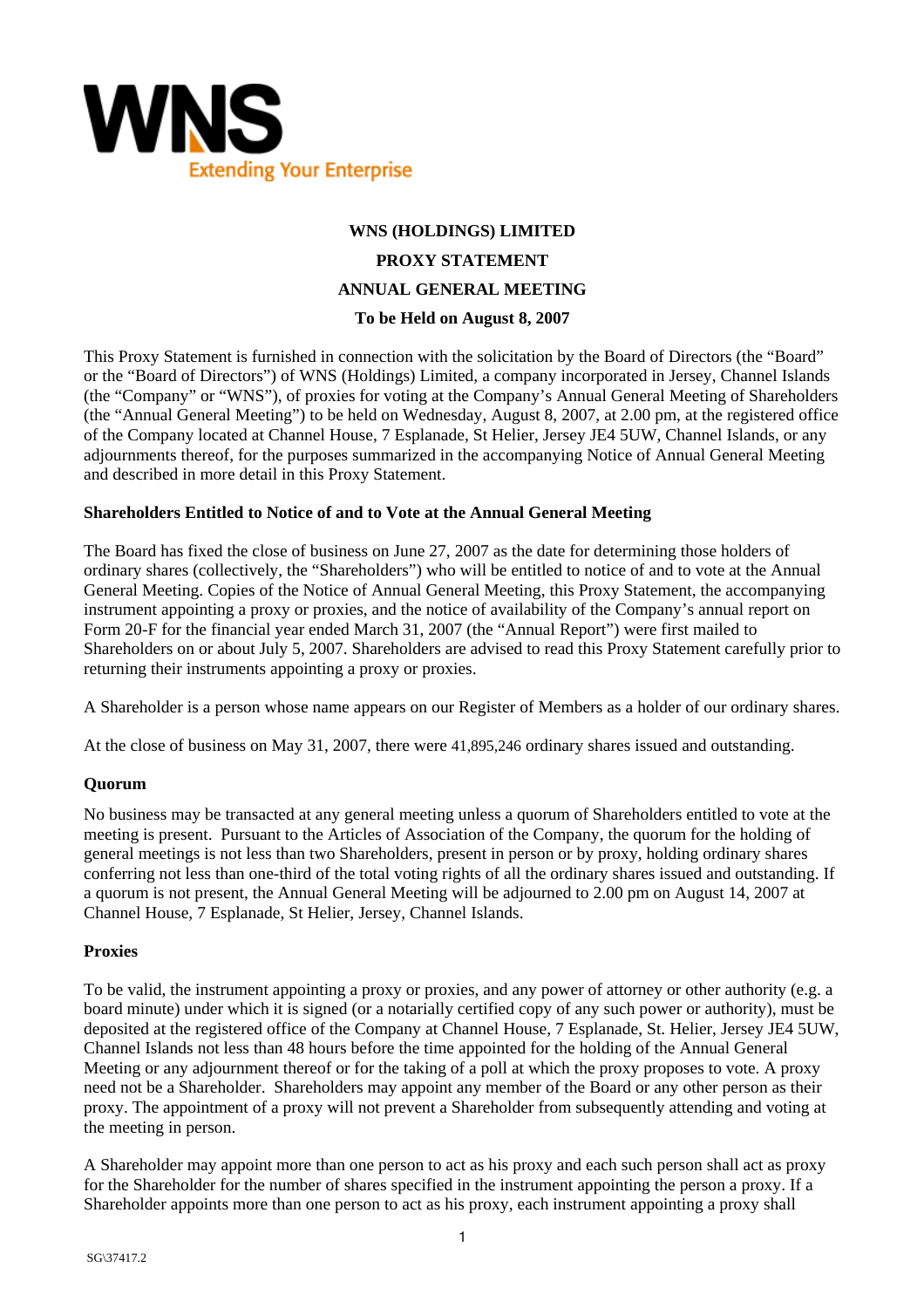specify the number of shares held by the Shareholder for which the relevant person is appointed his proxy. Each duly appointed proxy has the same rights as the Shareholder by whom he was appointed to speak at a meeting and vote at a meeting in respect of the number of shares held by the Shareholder for which the relevant proxy is appointed his proxy.

A proxy may be revoked by: (i) giving the Company notice in writing deposited at the Company's registered office (care of Capita Secretaries Limited, Channel House, 7 Esplanade, St Helier, Jersey, Channel Islands) before the commencement of the Annual General Meeting or any adjournment thereof or for the taking of a poll at which the proxy proposes to vote; (ii) depositing a new form of proxy with the Company's Secretary before the commencement of the Annual General Meeting or any adjournment thereof or for the taking of a poll at which the proxy proposes to vote (although it should be noted that the new form of proxy will only be a valid proxy, as opposed to being capable of revoking an earlier form of proxy, if deposited not less than 48 hours before the time appointed for the Annual General Meeting or any adjournment thereof or for the taking of a poll at which the proxy proposes to vote); or (iii) attending and voting on a poll. No instrument appointing a proxy shall be revoked by the appointing Shareholder attending and participating in a meeting, unless the appointing Shareholder votes on a poll at the meeting in respect of the shares for which the relevant proxy is appointed his proxy.

# **Voting**

On a show of hands, every Shareholder present in person or by proxy shall have one vote and on a poll, every Shareholder present in person or by proxy shall have one vote for each ordinary share held or represented. On a poll, a Shareholder entitled to more than one vote need not use all his votes or cast all the votes he uses in the same way. A resolution put to the vote of Shareholders at the Annual General Meeting will be decided on a show of hands unless a poll is demanded by the Chairman of the Annual General Meeting or a Shareholder present in person or by proxy and entitled to vote at the Annual General Meeting. In the case of joint holders only one of them may vote and in the absence of election as to who is to vote, the vote of the holder whose name appears first in order in the Register of Members, whether in person or by proxy, will be accepted to the exclusion of the votes of the other joint holders.

Ordinary shares represented by a duly executed instrument appointing a proxy or proxies that is deposited with the Company at its registered office (at least 48 hours before the time appointed for the Annual General Meeting) will be voted at the Annual General Meeting in accordance with Shareholders' instructions contained in the instrument.

Resolutions 1 to 5 are proposed as ordinary resolutions. On a show of hands, each of the ordinary resolutions to be proposed at the Annual General Meeting will be duly passed by the affirmative vote of a simple majority of Shareholders present in person or by proxy and voting at the Annual General Meeting. If a poll is demanded in the manner described above, each of the ordinary resolution(s) to be proposed at the Annual General Meeting for which voting by poll is demanded will be duly passed by the affirmative vote of a simple majority of votes cast at the Annual General Meeting for each ordinary share held or represented, with each Shareholder present in person or by proxy having one vote for each ordinary share held or represented. In the event of an equality of votes, whether upon a show of hands or on a poll, the Chairman of the Annual General Meeting shall not be entitled to a second or casting vote.

# **Cost of Soliciting Proxies**

The entire cost of the solicitation of proxies for the Annual General Meeting will be borne by WNS.

# **SUMMARY OF PROPOSALS**

Shareholders will be requested to vote on the following proposals at the Annual General Meeting:

- 1. Adoption of the audited accounts of the Company for the financial year ended March 31, 2007, together with the auditors' report;
- 2. Re-appointment of the Company's auditors;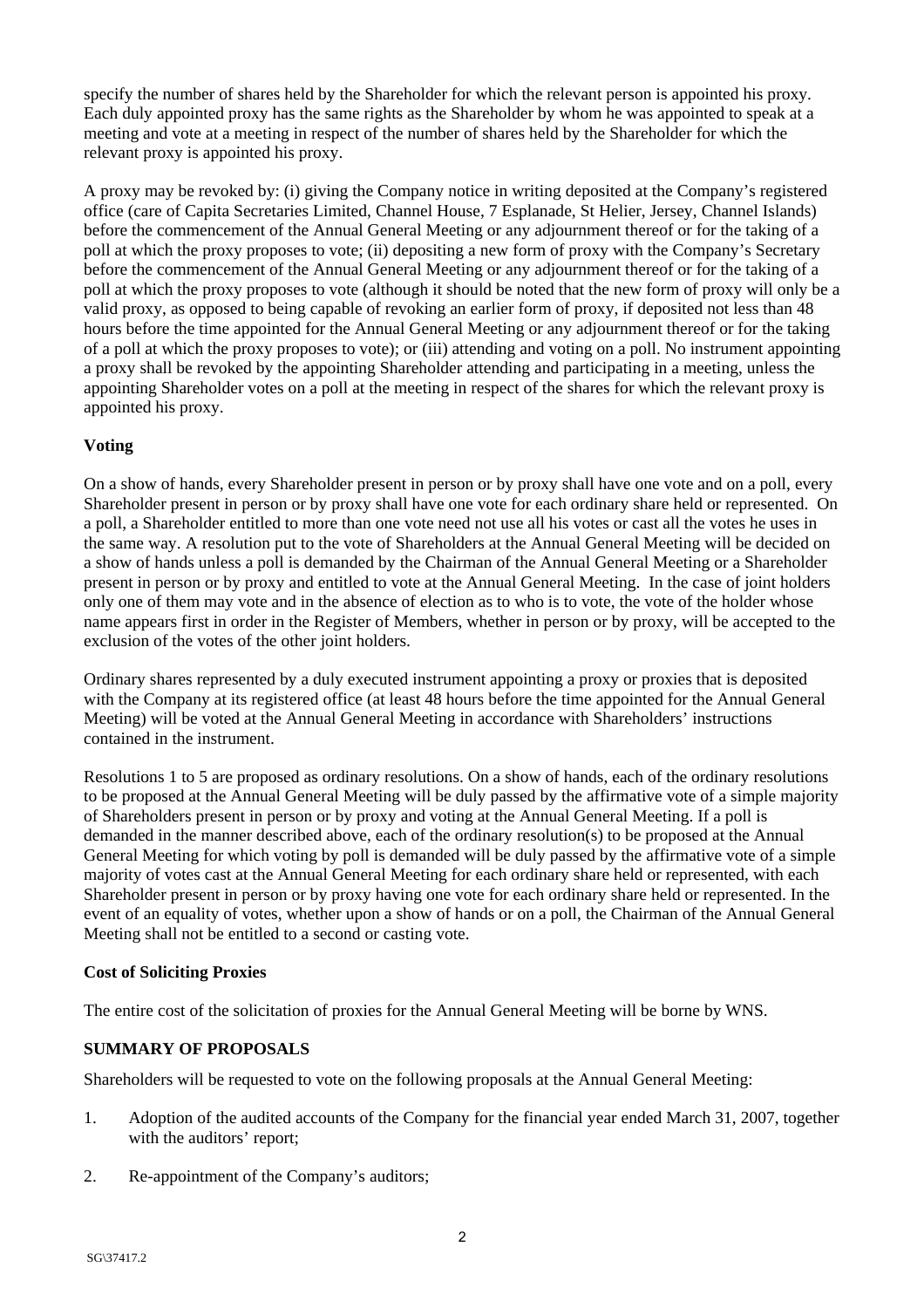- 3. Approval of auditors' remuneration;
- 4. Re-election of class 1 Directors, Richard O. Bernays and Sir Anthony A. Greener; and
- 5. Approval of Directors' remuneration.

## **PROPOSAL NO. 1**

## **THAT the audited accounts of the Company for the financial year ended March 31, 2007, including the report of the auditors, be and hereby are adopted**

A company's auditors are required by the Companies (Jersey) Law 1991 (the "Jersey Companies Act") to make a report to the company's shareholders on the accounts examined by them. The auditors' report must state whether in their opinion the accounts have been properly prepared in accordance with the law and in particular whether a true and fair view is given.

The Company's financial statements included in the Annual Report have been prepared in conformity with United States generally accepted accounting principles and are accompanied by the auditors' report from Ernst & Young. Shareholders are requested to adopt the audited accounts of the Company for the year ended March 31, 2007, together with the auditors' report.

**The Board recommends a vote "FOR" the adoption of the audited accounts of WNS for the financial year ended 31 March 2007, together with the auditors' report.** 

## **PROPOSAL NO. 2**

#### **THAT Ernst & Young be and hereby is re-appointed as the Company's auditors until the next annual general meeting of the Company to be held in respect of financial year ending March 31, 2008**

A public company is required by law at each annual general meeting to appoint auditors to hold office from the conclusion of that meeting to the conclusion of the next annual general meeting to examine the accounts of the Company and to report thereon.

Shareholders are requested to approve the re-appointment of Ernst & Young as the Company's auditors until the conclusion of the annual general meeting of the Company to be held in 2008 to examine the accounts in respect of the financial year ending March 31, 2008 and to report thereon

**The Board, upon the recommendation of the Audit Committee of the Board, recommends a vote "FOR" the re-appointment of Ernst & Young as auditors of the Company until the next annual general meeting of the Company to be held in respect of financial year ending March 31, 2008.** 

#### **PROPOSAL NO. 3**

**THAT a maximum sum of \$750,000 be and hereby is approved as being available for the payment of the remuneration of Ernst & Young as auditors for their audit services to be rendered in respect of financial year ending March 31, 2008 and that the Board or a committee thereof is authorised to determine the remuneration payable from time to time to the auditors during this period subject to the maximum sum stipulated**

Under the articles of association of the Company the shareholders in general meeting fix the remuneration of the auditors. The level of fees to be charged by the auditors for audit services to be rendered in respect of the financial year ending March 31, 2008 is not known. Company is requesting shareholders' approval for an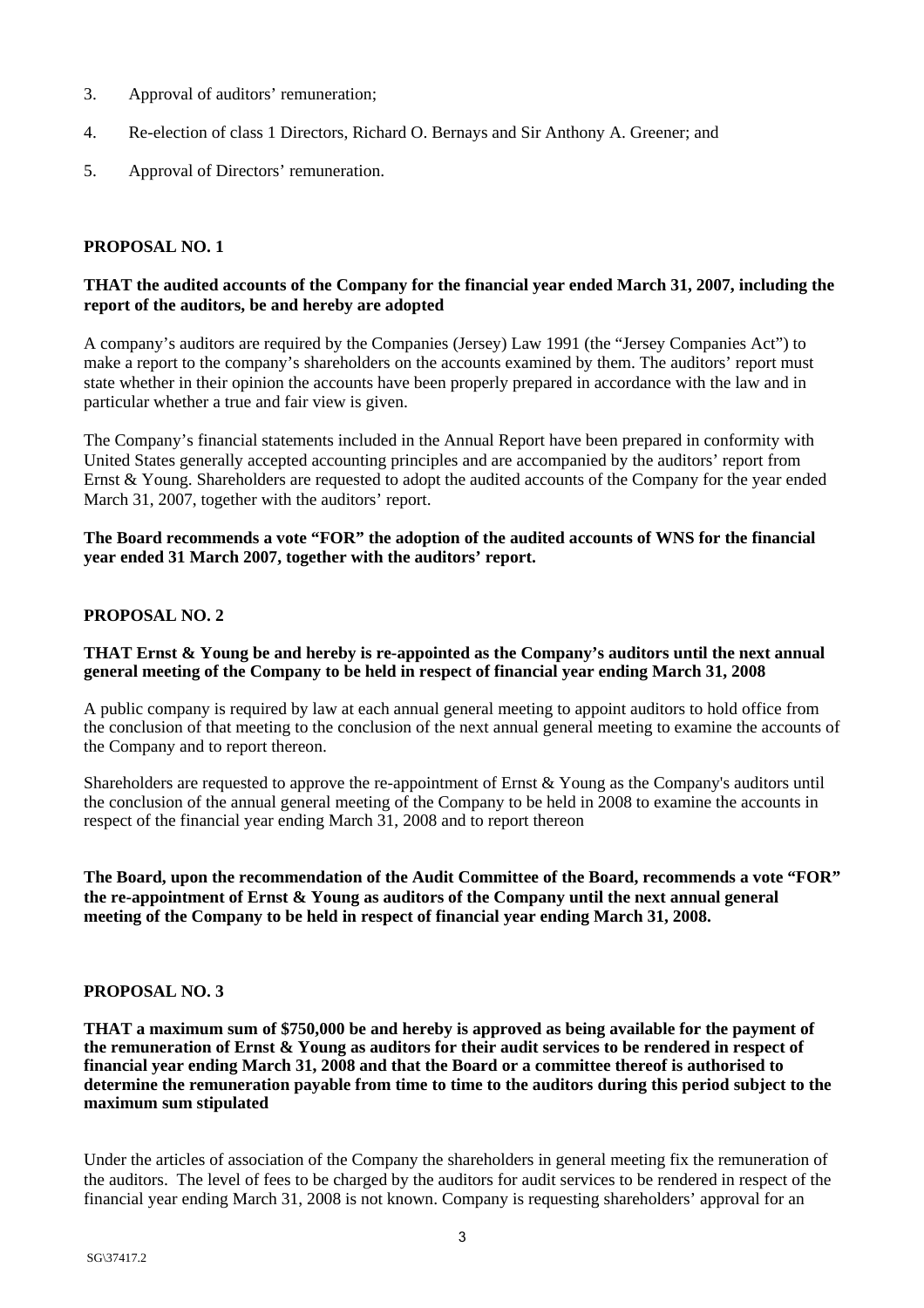aggregate sum of \$750,000 to be available for the payment of remuneration to the auditors for their audit services to be rendered during the financial year ending March 31, 2008. The precise amount to be paid to the auditors for audit services, subject to a maximum fee of \$750,000, will be determined by the Board.

**The Board upon the recommendation of the audit committee recommends a vote 'FOR' the approval of a maximum sum of \$750,000 being available for payment to auditors' for the audit services to be rendered in respect of fiscal 2008.** 

## **PROPOSAL NO. 4**

## **THAT the following class I Directors be and hereby are re-elected to hold office as class I Directors from the date of the Annual General Meeting: (a) Mr. Richard O. Bernays; and (b) Sir Anthony A. Greener**

Mr. Guy Sochovsky, Mr. Richard O. Bernays and Sir Anthony A. Greener are currently the class 1 Directors of the Company. The period of office of class I Directors expires at this Annual General Meeting. Mr. Guy Sochovsky will resign from the Board of the Company effective from July 24, 2007 and as such is not seeking re-appointment as director at the Annual General Meeting. It is proposed that Mr. Richard O. Bernays and Sir Anthony A. Greener be re-elected as class I directors.

The biographies of these Directors and a complete listing of all our Directors are provided in this Proxy Statement.

**The Board recommends a vote "FOR" the re-election of each of Mr. Richard O. Bernays and Sir Anthony A. Greener to the Board of Directors.** 

#### **PROPOSAL NO. 5**

# **THAT:**

- **(a) an aggregate sum of \$2 million be and hereby is approved as being available for the payment of remuneration and other benefits (excluding the making of awards of options and restricted stock units referred to in (b) below) to the Directors of the Company, to be applied as the Directors may decide in their discretion, for the period from the Annual General Meeting until the next annual general meeting of the Company to be held in respect of financial year ending March 31, 2008; and**
- **(b) as a further part of the Directors' remuneration, the making of awards under the 2006 Stock Incentive Plan to Directors by the compensation committee of the Board in its discretion for the period from the Annual General Meeting until the next annual general meeting of the Company to be held in respect of financial year ending March 31, 2008 be and hereby is approved, provided that the maximum aggregate number of ordinary shares in the capital of the Company that may be issued or transferred pursuant to any Awards made or to be made to the Directors pursuant to the 2006 Incentive Award Plan of the Company is limited to 3 million.**

In accordance with Article 102 of the Articles of Association of the Company, the Company is requesting Shareholders' approval for an aggregate sum of \$2 million to be available for the payment of remuneration and other benefits (excluding the making of awards pursuant to the Company's 2006 Incentive Award Plan which are to be made in accordance thereof) and Awards to be granted in accordance with the Company's 2006 Incentive Award Plan to the Directors of the Company for the period from the Annual General Meeting until the next annual general meeting of the Company to be held in respect of financial year ending March 31, 2008. The aggregate sum of remuneration and other benefits (excluding the making of awards pursuant to the Company's 2006 Incentive Award Plan which were made in accordance thereof) paid to the Directors for their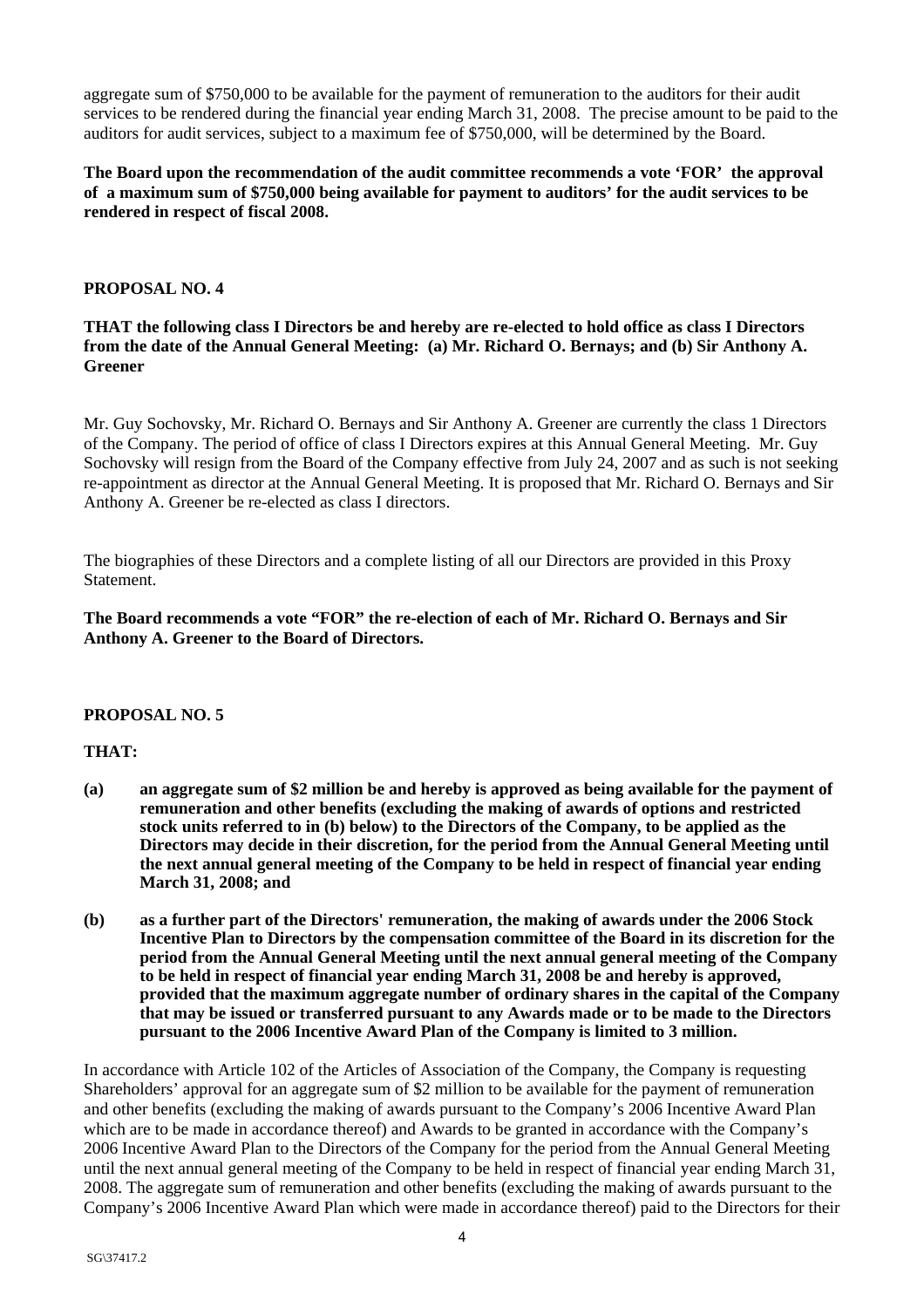services rendered during the financial year ended March 31, 2007 was \$1.55 million. Our Directors were granted options to purchase 292,000 shares and 125,000 restricted share units during fiscal 2007.

**The Board recommends a vote "FOR" the approval of a maximum sum of \$2 million as being available for the payment of Directors' remuneration and other benefits and making of awards in accordance with the Company's 2006 Stock Incentive Plan during the period from the Annual General Meeting until the next annual general meeting of the Company to be held in respect of financial year ending March 31, 2008.** 

## **OTHER BUSINESS**

The Board does not presently intend to bring any other business before the Annual General Meeting, and so far as is known to the Board, no matters will be brought before the Annual General Meeting except as is specified in this Proxy Statement. As to any business that may properly come before the Annual General Meeting, however, it is intended that proxies, in the form enclosed, will be voted in respect thereof in accordance with the judgment of those persons voting such proxies.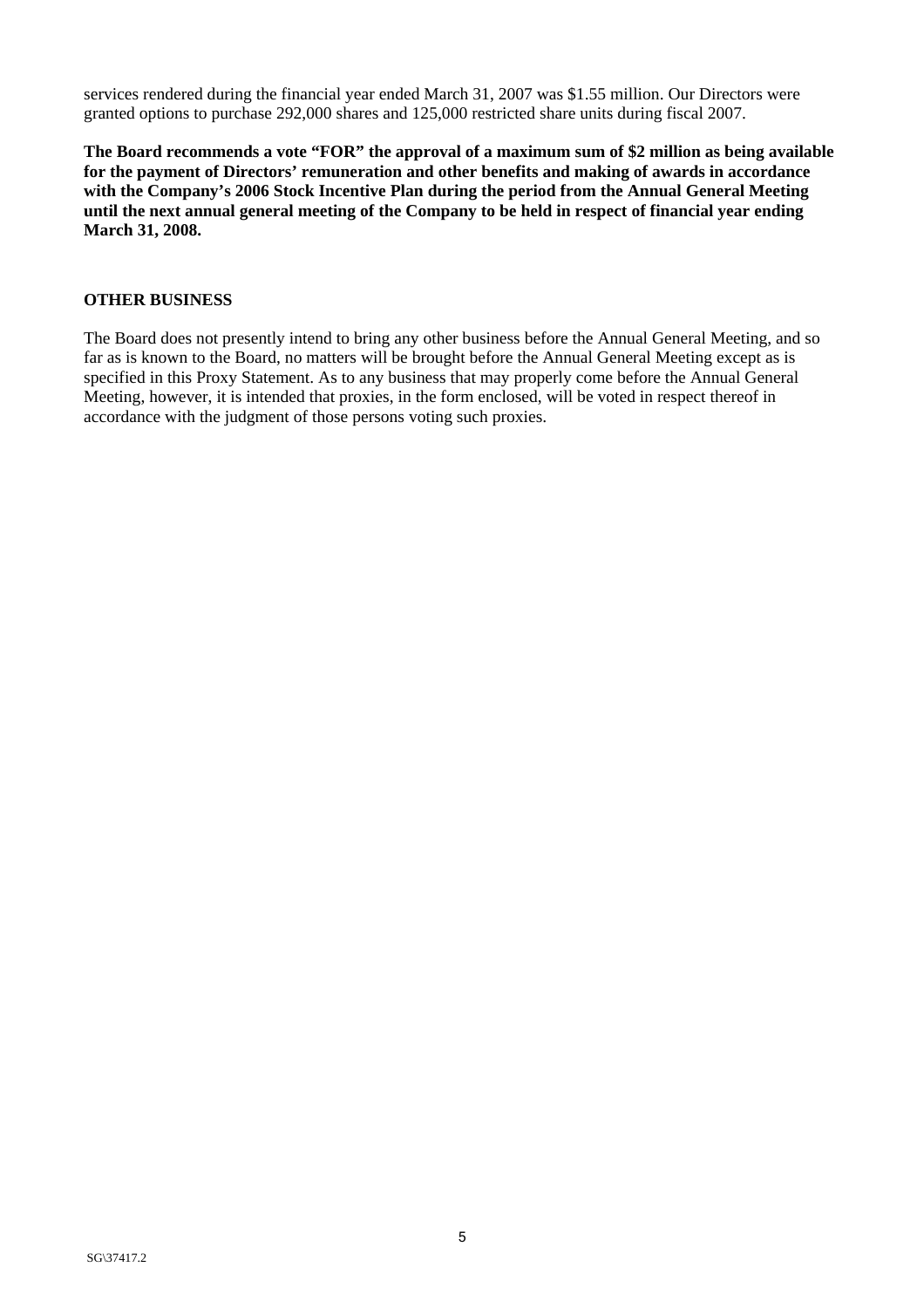## **DIRECTORS AND SENIOR MANAGEMENT**

Our board of directors consists of eight directors.

The following table sets forth the name, age (as of May 31, 2007) and position of each of our directors and executive officers as of the date hereof.

| <b>Name</b>                       | Age | <b>Designation</b>                                                                  |
|-----------------------------------|-----|-------------------------------------------------------------------------------------|
| <b>Directors</b>                  |     |                                                                                     |
| Ramesh N. Shah(1)                 | 58  | Chairman of the Board                                                               |
| Neeraj Bhargava                   | 43  | Co-Founder of WNS (Holdings) Limited, Director and<br>Group Chief Executive Officer |
| Jeremy $Young(2)$                 | 41  | <b>Director</b>                                                                     |
| Guy Sochovsky(3)                  | 31  | Director                                                                            |
| Eric B. Herr $(2)(4)(5)$          | 59  | Director                                                                            |
| Deepak S. Parekh $(3)(5)(6)$      | 62  | Director                                                                            |
| Richard O. Bernays $(2)(3)(5)(7)$ | 64  | Director                                                                            |
| Anthony Armitage Greener(8)       | 67  | Director                                                                            |
| <b>Executive Officers(9)</b>      |     |                                                                                     |
| Zubin Dubash                      | 47  | Group Chief Financial Officer                                                       |
| Alan Stephen Dunning              | 50  | Co-Founder of WNS (Holdings) Limited, Managing<br>Director of WNS UK                |
| <b>Anup Gupta</b>                 | 35  | Chief Executive Officer — Travel Services                                           |
| Bernard Donoghue(10)              | 48  | Chief Executive Officer — WNS Assistance                                            |
| J.J. Selvadurai                   | 48  | Chief Executive Officer — Enterprise Services                                       |
| <b>Anish Nanavaty</b>             | 39  | Chief Executive Officer — Knowledge Services                                        |
| Arjun Singh                       | 46  | Chief Executive Officer — BFSI                                                      |

Notes:

- (1) Chairman of the Compensation Committee. Mr. Bernays will be appointed as Chairman of the Compensation Committee in place of Mr. Shah in July 2007.
- (2) Member of the Nominating and Corporate Governance Committee.
- (3) Member of the Audit Committee. Mr. Sochovsky will resign as a director prior to the next annual general meeting in July 2007.
- (4) Chairman of the Audit Committee.
- (5) Member of the Compensation Committee.
- (6) Chairman of the Nominating and Corporate Governance Committee.
- (7) Appointed as a director in November 2006. Mr. Bernays will be appointed as Chairman of the Compensation Committee in place of Mr. Shah in July 2007.
- (8) Appointed as a director in June 2007. Sir Anthony will be appointed as a member of the Audit Committee, Compensation Committee and Nominating and Corporate Governance Committee in July 2007.
- (9) Other executive officers who are not directors.
- (10) Appointed as Chief Executive Officer WNS Assistance with effect from May 1, 2007 in place of Mr. Edwin Donald Harrell. Mr. Harrell has assumed the position as our Chief Technology Officer – WNS Assistance since May 2007.

Summarized below is relevant biographical information covering at least the past five years for each of our directors, executive officers and other managers.

#### **Directors**

*Ramesh N. Shah* is our Chairman and was appointed to our board of directors in July 2005. Mr. Shah is based in New York. In addition to his role as Chairman of the Board, he mentors our North American sales team and manages key external stakeholder relationships. He was also the interim chief executive officer of our BFSI business unit (excluding WNS Assistance) prior to Mr. Arjun Singh's appointment as the chief executive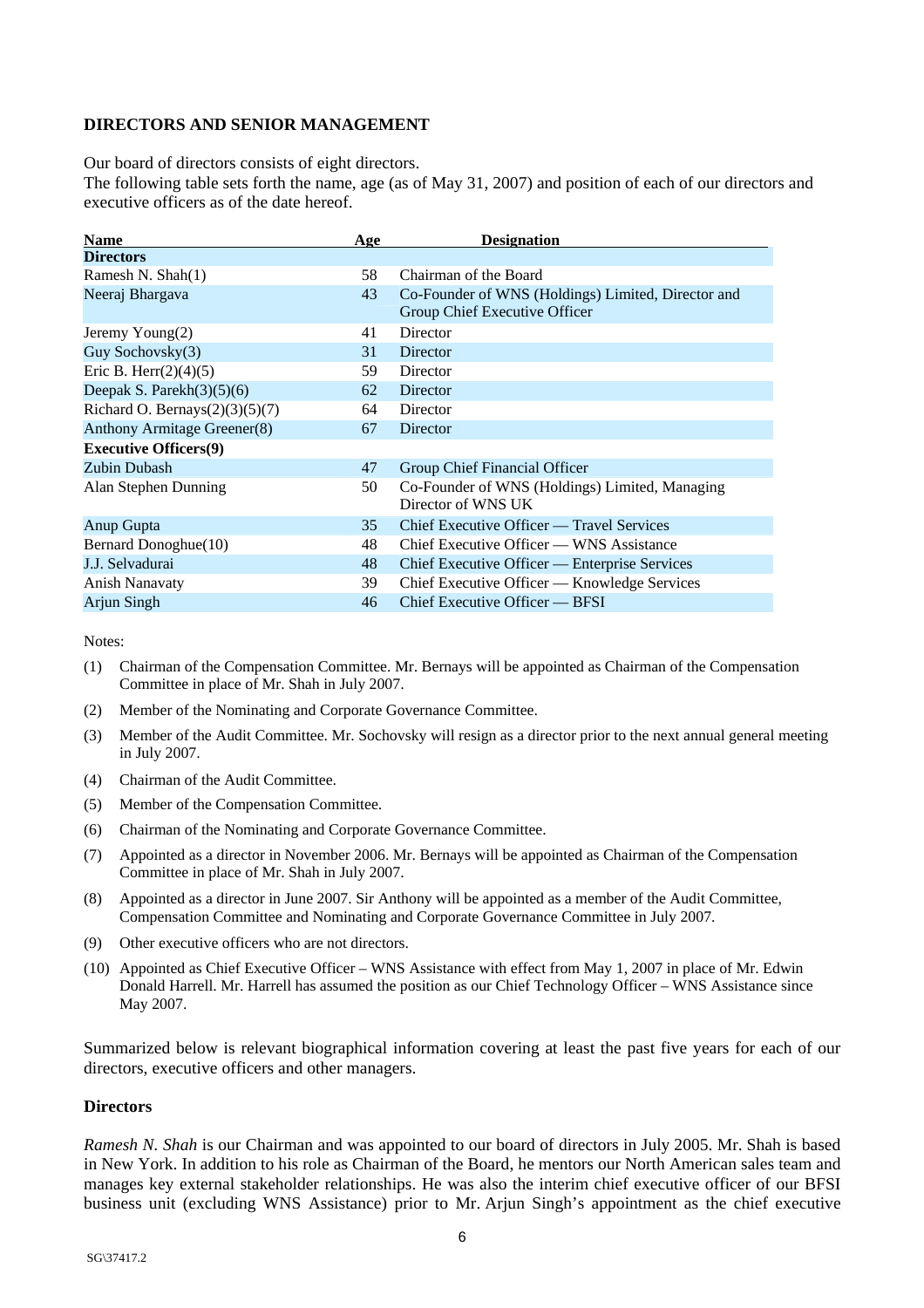officer of our BFSI business unit in November 2006. Prior to WNS, he was the chief executive officer for the Retail Banking division at GreenPoint Bank and has held senior positions at American Express, Shearson and Natwest. Mr. Shah received a Master of Business Administration from Columbia University and a Bachelor of Arts degree from Bates College. The business address for Mr. Shah is 420 Lexington Avenue, Suite 2515, New York, New York 10170, USA.

*Neeraj Bhargava* is a co-founder of WNS (Holdings) Limited and Group Chief Executive Officer and was appointed to our board of directors in May 2004. Mr. Bhargava is based in Mumbai, India. Mr. Bhargava's responsibilities as Chief Executive Officer include executing our business strategy and managing the overall performance and growth of our organization. Mr. Bhargava co-founded WNS (Holdings) Limited in 2002 and served as the President and Group Chief Financial Officer before becoming our Group Chief Executive Officer in May 2004. Mr. Bhargava received a Master of Business Administration from the Stern School of Business, New York University, and a Bachelor of Arts degree in Economics from St. Stephen's College, Delhi University. The business address for Mr. Bhargava is Gate 4, Godrej & Boyce Complex, Pirojshanagar, Vikhroli West, Mumbai 400 079, India.

*Jeremy Young* was appointed to our board of directors as a nominee of Warburg Pincus in May 2004. Mr. Young held various positions at Baxter Healthcare International, Booz, Allen & Hamilton International and Cellular Transplant/ Cytotherapeutics before he joined Warburg Pincus in 1992. He received a Master of Arts degree in English from Cambridge University and a Master of Business Administration from Harvard Business School. He focuses on business services and is also a director of Fibernet Communications, Warburg Pincus Roaming II S.A and e-Verger Limited. The business address for Mr. Young is Warburg Pincus International LLC, Almack House, 28 King Street, St. James, London, SW1Y 6QW, England.

*Guy Sochovsky* was appointed to our board of directors as a nominee of Warburg Pincus in January 2006. Mr. Sochovsky joined Warburg Pincus in February 2000 and focuses on business services investments. Prior to joining Warburg Pincus, Mr. Sochovsky was with Goldman Sachs in London. He received a Bachelor of Arts, Honors degree in Modern History from Oxford University in 1997. Mr. Sochovsky is also a director of Warburg Pincus Roaming II S.A. The business address for Mr. Sochovsky is Warburg Pincus International LLC, Almack House, 28 King Street, St. James, London, SW1Y 6QW, England.

*Eric B. Herr* was appointed to our board of directors in July 2006. Mr. Herr is based in the United States. He currently serves as the Chairman of the board of directors for Workscape Inc. (since 2005) and on the board of directors of Taleo Corporation (since 2002). He also serves as the Chairman of the audit committee of Taleo Corporation. Previously, Mr. Herr served as Chief Financial Officer of Autodesk, Inc. (1992 to 1997). Mr. Herr received a Master of Arts degree in Economics from Indiana University and a Bachelor of Arts degree in Economics from Kenyon College. The business address for Mr. Herr is P.O. Box 719, Bristol, NH 03222, USA.

*Deepak S. Parekh* was appointed to our board of directors in July 2006. Mr. Parekh is based in Mumbai, India. He currently serves as the Chairman (since 1993) and Chief Executive Officer of Housing Development Finance Corporation Limited ("HDFC"), a housing finance company in India which he joined in 1978. Mr. Parekh is the non-executive Chairman (since 1994) of one of our clients, GlaxoSmithKline Pharmaceuticals Ltd. Mr. Parekh is also a director on the board of several Indian public companies such as Siemens Ltd. (since 2003), HDFC Chubb General Insurance Co. Ltd. (since 2002), HDFC Standard Life Insurance Co. Ltd. (since 2000), HDFC Asset Management Co. Ltd (since 2000), Housing Development Finance Corporation Ltd (since 1985), Castrol India Ltd. (since 1997), GlaxoSmithKline Pharmaceuticals Ltd. (since 1994), Infrastructure Development Finance Co. Ltd (since 1997), Hindustan Lever Ltd. (since 1997), Hindustan Oil Exploration Corporation Ltd. (since 1994), Mahindra & Mahinda Ltd. (since 1990) and The Indian Hotels Co. Ltd. (since 2000). Mr. Parekh received a Bachelor of Commerce degree from the Bombay University and holds a Financial Chartered Accountant degree from England and Wales. The business address for Mr. Parekh is Housing Development Finance Corporation Limited, Ramon House, H.T. Parekh Marg, 169 Backbay Reclamation, Churchgate, Mumbai — 400020, India.

*Richard O. Bernays* was appointed to our board of directors in November 2006. Prior to his retirement in 2001, Mr. Bernays held various senior positions at Old Mutual, plc, a London-based international financial services company, and most recently served as Chief Executive Officer of Old Mutual International. Previously, he was a senior executive at Jupiter Asset Management (1996), Hill Samuel Asset Management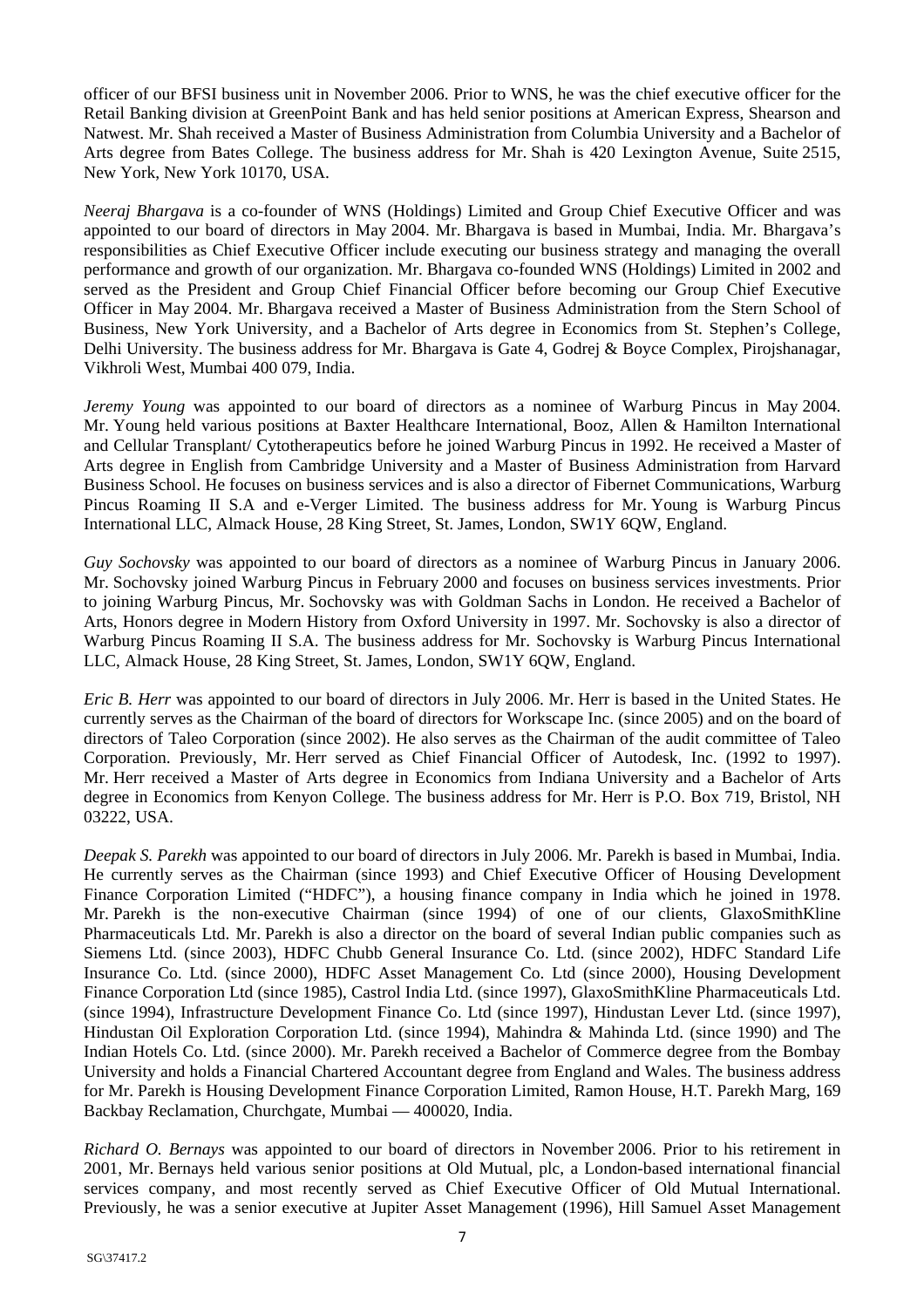(1991 to 1996) and Mercury Asset Management (1971 to 1992). Mr. Bernays currently serves in several board roles, including as non-executive chairman of Hermes Pensions Management, director of Singer and Friedlander (2003 to 2005) and as the non-executive director of Throgmorton Trust plc, Gartmore Global Trust plc, Impax Environmental Markets Trust plc, Martin Curie Income and Growth Trust, Majid Al Futaim Trust and Charter European Trust plc. Mr. Bernays is also a member of the Supervisory Board of the National Provident Life. He received a Masters of Arts degree from Trinity College, Oxford University. The business address of Mr. Bernays is Lloyds Chambers, 1 Portsoken Street, London E1 8H2, England.

*Sir Anthony Armitage Greener* was appointed to our board of directors in June 2007. Sir Anthony is based in London and is the Chairman of the Qualifications and Curriculum Authority. He was also the Deputy Chairman of British Telecom (2001 to 2006) and Chairman of Diageo plc (1997 to 2000). Prior to that, Sir Anthony was the Chairman and Chief Executive of Guinness plc (1992 to 1997) and the Chief Executive Officer of Dunhill Holdings (1974 to 1986). Sir Anthony was also previously on the board of directors of Robert Mondavi (2000 to 2005), Louis Vuitton Moët Hennessy (1989 to 1997), Reed International (1990 to 1998) and Reed Elsevier plc (1993 to 1998). Sir Anthony is presently a director of Williams Sonoma. Sir Anthony was honored with a knighthood in 1999 for his services to the beverage industry. Sir Anthony is a Fellow Member of the Chartered Institute of Management Accountants, and Vice-President of the Chartered Institute of Marketing. The business address of Sir Anthony is QCA, 83, Piccadilly, W1J 8QA London, England.

## **Executive Officers**

*Zubin Dubash* serves as our Group Chief Financial Officer. Mr. Dubash is based in Mumbai, India and joined WNS in 2004. Mr. Dubash's responsibilities as Chief Financial Officer include finance and accounting, legal and regulatory compliance and risk management. Prior to joining WNS, Mr. Dubash was an executive director of the Indian Hotels Company Limited (a Tata Group company). Mr. Dubash received a Bachelor of Commerce degree from Sydenham College, Bombay University and an MBA from The Wharton School. He is a member of Institute of Chartered Accountants in England and Wales. Mr. Dubash is also a director of Trent Limited (a Tata Group company). The business address for Mr. Dubash is Gate 4, Godrej & Boyce Complex, Pirojshanagar, Vikhroli West, Mumbai 400 079, India.

*Alan Stephen Dunning* is a co-founder of WNS (Holdings) Limited and Managing Director of WNS UK. He is based in the UK and served as the Chief Executive Officer of our travel business unit until March 2006. Currently he is the Managing Director for UK and Europe. Mr. Dunning is responsible for managing key client relationships in the travel business unit, apart from focusing on new product development and providing overall leadership to our UK team. Prior to joining us, Mr. Dunning was Managing Director of Speedwing (the British Airways subsidiary that previously owned our business). Mr. Dunning received a Bachelor of Arts degree from Leicester University, UK. The business address for Mr. Dunning is Ash House, Fairfield Avenue, Staines, Middlesex, TW1 84AN, England.

*Anup Gupta* serves as Chief Executive Officer of our travel business unit. Mr. Gupta is based in Mumbai, India and has led the establishment of many new initiatives at WNS. Prior to joining our company in 2002, he was a Principal at eVentures India, a News Corp. and SoftBank backed-venture fund, where he developed many companies in the offshore services areas. Previously, Mr. Gupta was a management consultant with Booz Allen & Hamilton where he worked on client engagements in India, Asia and Europe. Mr. Gupta received a graduate diploma in management from the Indian Institute of Management, Calcutta, and a Bachelors in Technology degree from the Indian Institute of Technology. The business address for Mr. Gupta is Gate 4, Godrej & Boyce Complex, Pirojshanagar, Vikhroli West, Mumbai 400 079, India.

*Bernard Donoghue* is the Chief Executive Officer of WNS Assistance, our insurance business unit, and joined WNS in 2003. He is currently responsible for WNS UK's business development and insurance business. Prior to joining WNS, Mr. Donoghue held various positions at Hays Plc, where he served as the Managing Director of Hays Customer Solutions and later as Managing Director of one of Hays Group BPO businesses. He has over nine years of experience in BPO outsourcing both onshore and offshore. Prior to that, Mr. Donoghue served as the Regional Director for British Gas. Mr. Donoghue received a Diploma in Management from Middlesex University. The business address for Mr. Donoghue is Ash House, Fairfield Avenue, Staines, Middlesex, TW1 84AN, England.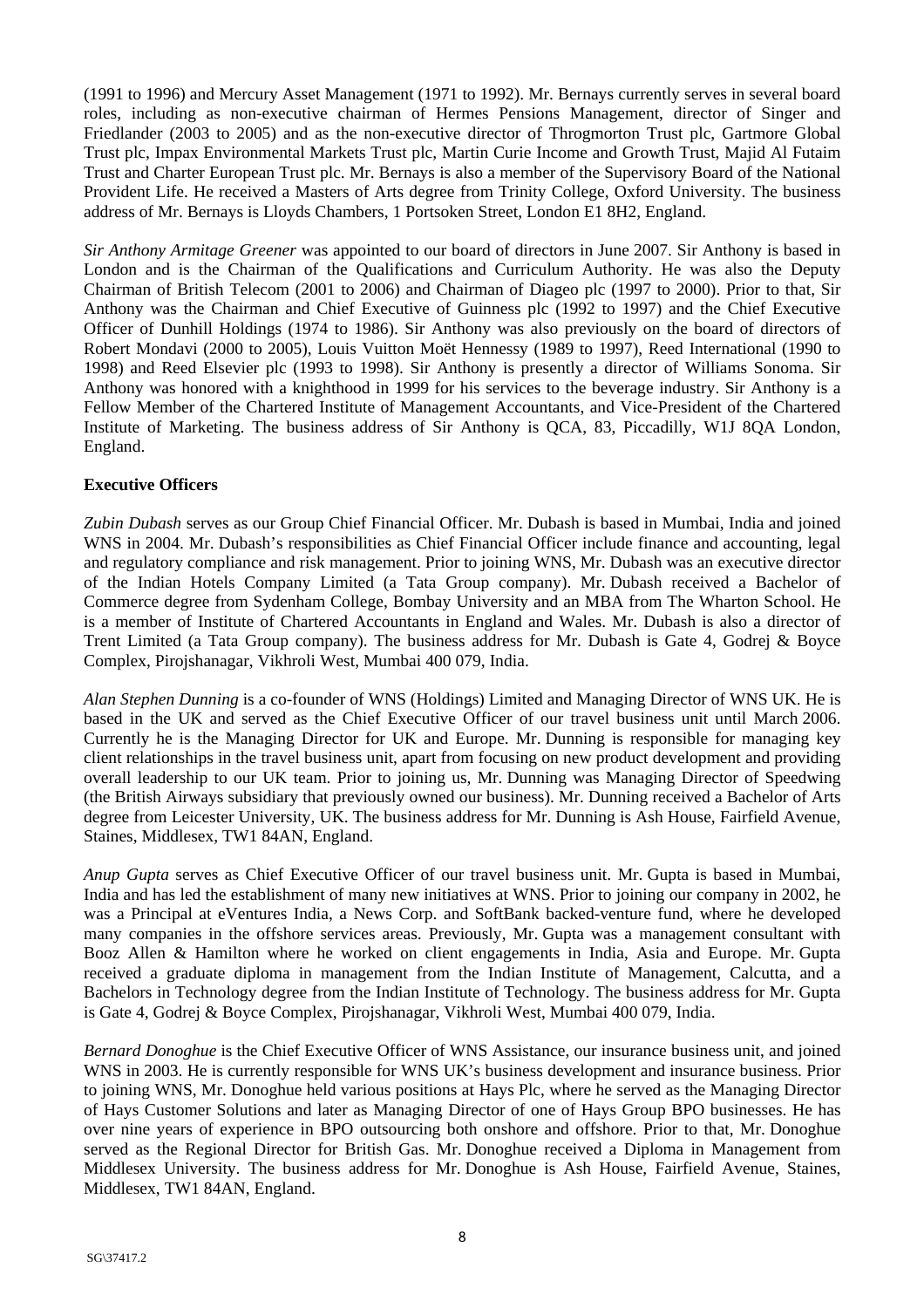*J.J. Selvadurai* serves as Chief Executive Officer of our enterprise services business unit. Mr. Selvadurai is a business process outsourcing industry specialist with over 20 years of experience in offshore outsourcing. He pioneered such services in Sri Lanka and set up and managed many processing centers in the Philippines, India, Pakistan and the UK. Mr. Selvadurai is a certified electronic data management and processing trainer. Prior to joining WNS in 2002, Mr. Selvadurai was Asia Managing Director (Business Process Outsourcing services) of Hays plc, a FTSE 100 B2B services company. Mr. Selvadurai is certified in data management and is a member of the data processing institute. The business address for Mr. Selvadurai is Ash House, Fairfield Avenue, Staines, Middlesex, TW18 4AN, England.

*Anish Nanavaty* serves as Chief Executive Officer of our knowledge services business unit. Prior to that, Mr. Nanavaty was the Executive Vice President of sales and business development for our travel services business unit in North America and was responsible for strategy, business development, marketing, alliance creation, and client delivery. Prior to joining WNS in 2002, Mr. Nanavaty served as a senior member of the India practice of The Monitor Group, a leading strategy consulting firm, as the director of business development with Enron India and as a consultant with Mars & Co., which provides general business strategy advice to Fortune 100 companies. Mr. Nanavaty received a Bachelor of Science and Economics degree from The Wharton School at the University of Pennsylvania. The business address of Mr. Nanavaty is Infinity Towers, 6th Floor, DLF Cyber City, Phase -II, Gurgaon 122 002, India.

*Arjun Singh* serves as Chief Executive Officer of our BFSI business unit. Prior to joining WNS in November 2006, Mr. Singh was the Regional Director of client services in ABN-AMRO, Amsterdam, responsible for major corporate clients in 22 countries across Europe. Prior to that, Mr. Singh was the quality and Six Sigma leader for Gecis (now Genpact). He started his career with Unilever, India (Brooke Bond India Ltd.), and has also held senior positions at ANZ Grindlays Bank (India and Melbourne). Mr. Singh received a post-graduate diploma in management, systems and finance from the Indian Institute of Management, and a Bachelor's degree in chemical engineering from the Indian Institute of Technology. The business address for Mr. Singh is Infinity Tower, 6th Floor, DLF Phase II, DLF Cyber city, Gurgaon, India.

# **COMPENSATION OF DIRECTORS AND SENIOR MANAGEMENT**

#### **Our Compensation Philosophy and Practice**

The following contains a description and analysis of the compensation arrangements and decisions we made for our executive officers and other managers for fiscal 2007 and 2006. Other managers refer to our officers who are holding positions of Executive Vice President, Senior Vice President or their equivalent.

#### **General Philosophy**

A combination of base salary, performance-based bonus and equity awards (as long-term incentives) is used to compensate our executive officers and other managers. The compensation for our executive officers and other managers is designed (a) to be competitive with compensation packages of comparable information technology, or IT, and IT-enabled services, or ITES, companies in India, particularly ITES companies in the BPO sector as we compete directly with these companies for the same talent-pool to provide services to similar clients; and (b) to retain and attract talent from the US and Europe which is required to meet our needs as a global BPO company, particularly as all of our clients are based outside of India.

The IT and BPO sectors have been leading growth sectors in India in the recent years and compete with each other for managerial talent required to drive their growth. We, in turn, routinely adjust our compensation levels in order to attract and retain employees with the requisite managerial skills and background. We also routinely review compensation packages offered by peer companies in the countries where our executive officers and other managers are located to assess our competitiveness. In particular, to serve the needs of our clients in the UK and the US, we set our compensation levels with a view to be in a competitive position to actively recruit senior management talent based in these two countries.

In general, at the beginning of each year, our board of directors sets individual and group performance targets for our executive officers and other managers. For our executive officers, the incentive awards, consisting of performance-based bonus and equity award, are linked primarily to our growth for earnings (net income excluding stock compensation and amortization charges) and revenue less repair payments and other strategically important targets. For other managers, the incentive awards are linked primarily to the achievement of the operational goals for the areas of operations managed by them and, to a lesser extent, to our overall annual performance.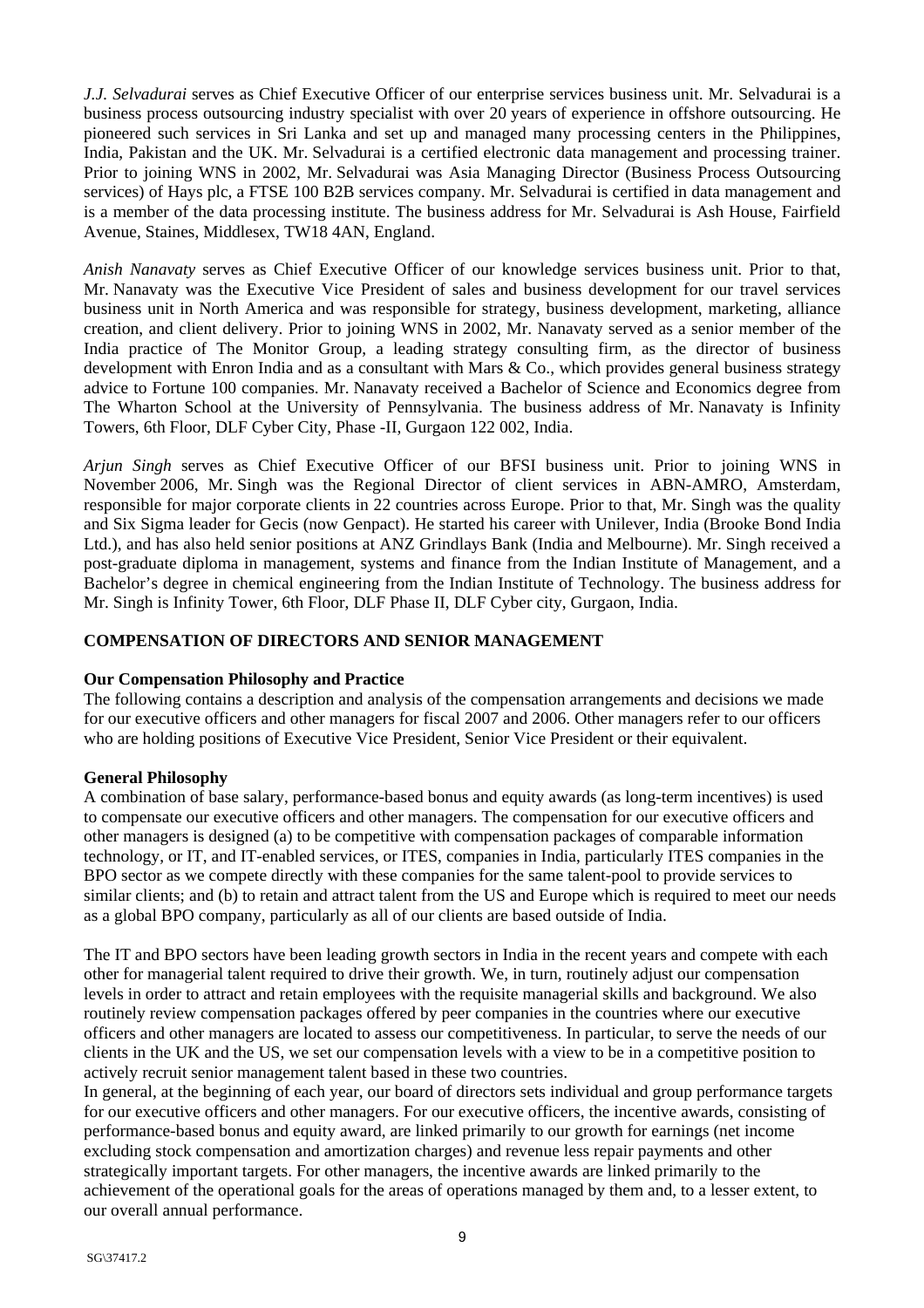## **Determination of Compensation**

The compensation committee is provided with the primary authority to determine and approve the compensation package, as well as the individual elements of the compensation package, of our executive officers. Consistent with the last two fiscal years, an independent global human resource consulting firm, Mercer Human Resource Consulting, or Mercer, was retained by the compensation committee to assist it in the determination of the key elements of our compensation package. To aid the compensation committee in making its determination, our Chairman of the Board, our Group Chief Executive Officer, and our Chief People Officer, who is the head of our human resource department, provide recommendations to the compensation committee regarding the compensation of our executive officers based upon Mercer's recommendations as well as their own analyses. To determine the compensation of our executive officers, the compensation committee, in turn, reviews the performance of these executive officers, and participates in discussions with the Chairman of the Board and the Group Chief Executive Officer, and considers their recommendations in the light of Mercer's compensation survey findings of comparable companies and recommendations to determine and approve our executive officers' compensations. For other managers, the compensation committee determines the maximum equity awards to be granted and the guidelines for making such grants and authorizes the Group Chief Executive Officer, in consultation with the Chairman of the Board, to determine the awards to be granted to these members of the management team subject to the maximum number of awards and guidelines. In addition, our Group Chief Executive Officer, our Chairman of the Board and our Chief People Officer, in consultation with the Chief Executive Officer of each of our business units and the head of each of our enabling units, determine the base salary and bonus of our other managers.

## **Target Overall Compensation**

We set our overall compensation targets in close consultation with Mercer. In fiscal 2006, in conjunction with our preparation for our initial public offering in July 2006, Mercer's work included conducting a survey of the prevailing compensation practices within the IT and ITES/BPO industries in India and the US to advise the compensation committee on compensation structures and appropriate amounts and nature of compensation for our executive officers and other managers to ensure that our compensation package is competitive in our markets. The companies selected by Mercer for its survey for benchmarking our executive officers' compensation also included companies in similar industries and size that were recently listed in the US at that time. The selected peer group of companies included SynTel, LLC and Convergys Corporation from the data processing, outsourced services and telecommunication services industries, and Cognizant Technology Solutions Corporation, Covansys Corp. and Kanbay, Inc. from the IT consulting and other services industries.

The Mercer survey provided us with a starting point in the determination of our overall compensation targets. In addition, we considered factors which from our experience have been important in the retention of our employees and the feedback received from our employees as well as potential employees during recruitment to determine the overall compensation targets. In the case of our Group Chief Executive Officer, we also considered our overall performance under his leadership and the opportunity cost of finding a suitable replacement for him. Based upon Mercer's recommendations and the other considerations discussed above, the compensation committee determined and approved the fiscal 2007 target overall compensation for our executive officers in February 2006.

#### **Allocation Among Compensation Components**

The compensation package for our executive officers and other managers comprises a base salary, a cash bonus and the grant of equity awards in the form of stock options and RSUs linked to performance. The mix of compensation components varies based on the seniority level of the executive officer. We typically allocate proportionately more performance-based compensation for the more senior levels of management to ensure that their total compensation reflects our overall success or failure and to motivate these senior management team members to meet appropriate performance measures, thereby maximizing total return to shareholders. Correspondingly, the weight of the base salary component in the overall compensation is greater for lower levels of management.

Each vested option is exercisable into one ordinary share and each vested RSU entitles the holder of such RSU to purchase one ordinary share. We use the Black-Scholes valuation model to determine the fair value of our options which is currently approximately 50% of our stock price (or, in the case of options granted prior to our initial public offering, at 50% of the independent stock valuation). In fiscal 2007, the mix of equity awards between stock options and RSUs granted was in the ratio of two to one.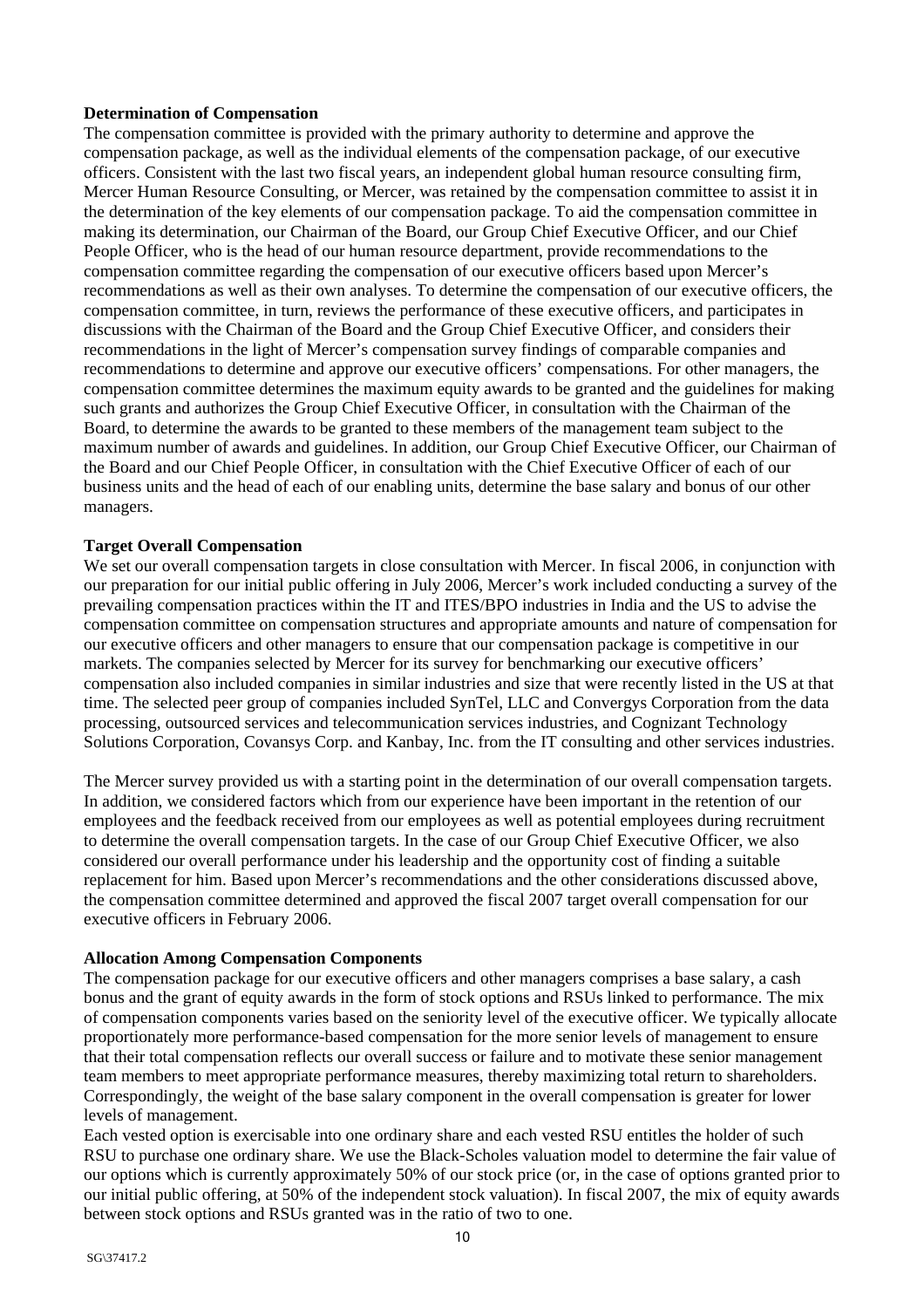*Base Salary*. We pay a base salary to our executive officers and other managers to enable them to maintain a standard of living in keeping with their professional standing and background within their communities. Data from Mercer's survey of our peer group of companies was a significant factor in determining the salary levels. We also relied heavily on our recruiting experience for senior executive level positions. It is our experience that base salary levels are considered to be more important in attracting the right candidates for our Senior Vice President level positions and below than for more senior management level positions and we set base salaries accordingly to compete for the right talent at each level.

*Cash Bonus*. Cash performance bonuses are awarded at the end of each fiscal year based upon the achievement of individual and group performance targets. The cash performance bonuses payable are accrued every month. Statutorily applicable taxes and contributions payable on these amounts are deducted before payment. Our executive officers and other managers have a diverse set of measurable goals that are designed to promote the interests of our three key constituencies, namely, shareholders, customers and employees, and includes building our organization capabilities as well as other strategically important initiatives. These goals reflect their key responsibilities during the year, which range from sales targets to operational goals, and are typically listed as each individual's key performance indicators. The key performance indicators are identified during the individual's annual performance review process. The key performance indicators include the following key financial metrics:

- group profit after taxes, plus share-based compensation expenses plus amortization of intangible assets
- operating margins;
- annual revenue less repair payments; and
- exit revenue less repair payments, which is the average monthly revenue less repair payments earned calculated based on the last two months of the fiscal year.

In addition, for fiscal 2006 and 2007, the key performance indicators included the following additional performance targets for the following executive officers:

- Group Chief Executive Officer retention of key managers holding a position of Assistant Vice President and above and the successful completion of our initial public offering;
- Chairman of the Board achievement of specified revenue targets in the US;
- Group Chief Financial Officer the successful completion of our initial public offering; and Managing Director of WNS UK — achievement of specified revenue targets in the UK.

Further, the Mercer study, which benchmarked peer group companies, was used to set bonus targets as a percentage of the base salary for our executive officers and other managers.

*Equity Awards*. SFAS 123(R), which requires stock options granted to be recognized as an accounting expense, became effective for us on April 1, 2006. As a result, RSUs, as a compensation tool, became as attractive as stock options and we decided to grant RSUs together with stock options in the equity award component of compensation. We believe that RSUs provide as much incentive as stock options to motivate employees to perform at a high level. An added attraction of RSUs for a growing company like ours is that fewer RSUs need to be granted to provide equivalent value as compared to stock options, thereby reducing the dilutive impact to shareholders.

In determining equity compensation, our board of directors first determines the maximum equity dilution that may result from equity awards and the maximum amount of equity-based compensation expense that may be incurred for the fiscal year. Thereafter, based upon the recommendations of our human resource department, we determine the proportion of stock options and RSUs to be granted for each level of our executive officers and other managers. Finally, with the approval of our compensation committee, we determine the total number of stock options and RSUs to be granted to each level of our executive officers and other managers based on the fair market value of the options on the grant date. The grant of these awards is based upon an individual's performance and typically occurs after the end of the fiscal year as a part of the annual performance appraisal process. However, for fiscal 2007, most of the grants were made in July 2006. The existing or vested equity holdings of an employee or the number of prior awards granted are not taken into consideration in determining the number of awards to be granted.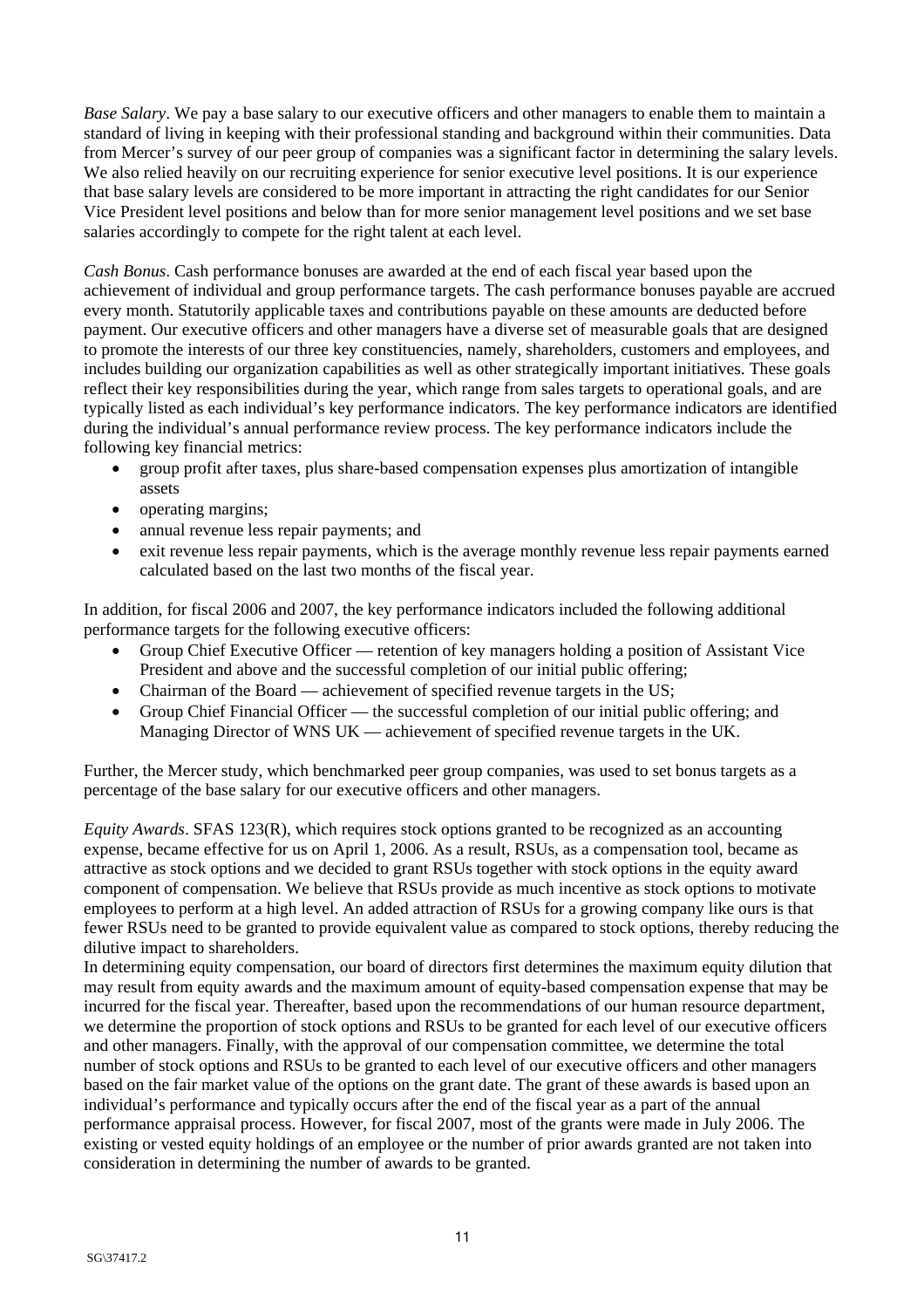The performance goals for the award of equity awards to our executive officers and other managers are the same as the performance goals to be considered for cash performance bonus payments. Both stock options and RSUs typically vest over a period of three years in equal installments from the date of grant. An individual must remain in our employment and must not have resigned prior to the date of vesting. The share-based compensation expenses are amortized over the vesting period.

Mercer has recommended regular annual equity grants to our executive officers and other managers at the levels of Senior Vice Presidents and above. Based on Mercer's recommendation, we use a tiered approach that denominates award values as a percentage of salary. These awards vest in equal installments over a period of three years on each anniversary of the date of grant.

## **Retirement Benefits**

We maintain retirement benefit plans in the form of certain statutory and incentive plans for our executive officers and other managers. The features and benefits of these plans are largely governed by applicable laws and market practices in the countries in which we operate and, accordingly, vary from country to country in which we operate. For more information, see "— Employee Benefit Plans."

## **Perquisites and Other Benefits**

The perquisites and benefits granted to our executive officers and other managers are designed to comply with the tax regulations of the applicable country and therefore vary from country to country in which we operate. To the extent consistent with the tax regulations of the applicable country, the benefits include:

- medical insurance:
- leave travel assistance:
- telephone expenses reimbursement;
- food coupons; company car schemes;
- petrol and maintenance for cars:
- health clubs:
- accident and life insurance (based on the level of seniority);
- leased accomodation: and
- relocation benefits (individually negotiated).

We review and adjust our benefits based upon the competitive practices in the local industry, inflation rates, and tax regulations every fiscal year. Our underlying philosophy is to provide the benefits that are ordinarily required by our employees for their well-being in their daily lives and to negotiate group-level discounted rates so that all of our employees will be able to pay less than what they would otherwise pay as individuals for the same level of benefits, and maximize the overall value of their compensation package. In countries where it is not possible or it does not make economic sense to provide the same level of benefits that may be provided in other locations, we pay equivalent cash compensation to our employees.

## **Severance Benefits**

Under each of our employment agreements with our Group Chief Executive Officer, Chairman of Board and Group Chief Financial Officer, if we terminated their employment without cause or if they terminated their employment with us for good reasons, such as a material decrease in their role and responsibilities or in their salary or bonuses opportunity), they would be entitled to receive the severance benefits described at "— Employment Agreements of Certain Executive Officers" below.

Under each of our employment agreements with our other executive officers, if we terminated their employment without cause or if the executive officer resigned for good reason, such executive officer will be entitled to receive a lump-sum severance payment in an amount ranging between three to 12 months of their base salary, and in some cases, up to one year's target bonus, and an acceleration of vesting of stock options and RSUs.

#### **Change in Control Arrangements**

In the event of a change in control, all granted but unvested stock options and RSUs under the 2006 Incentive Award Plan would immediately vest and become exercisable by our executive officers subject to certain conditions set out in the applicable stock option plans.

#### **Compensation of Directors and Executive Officers**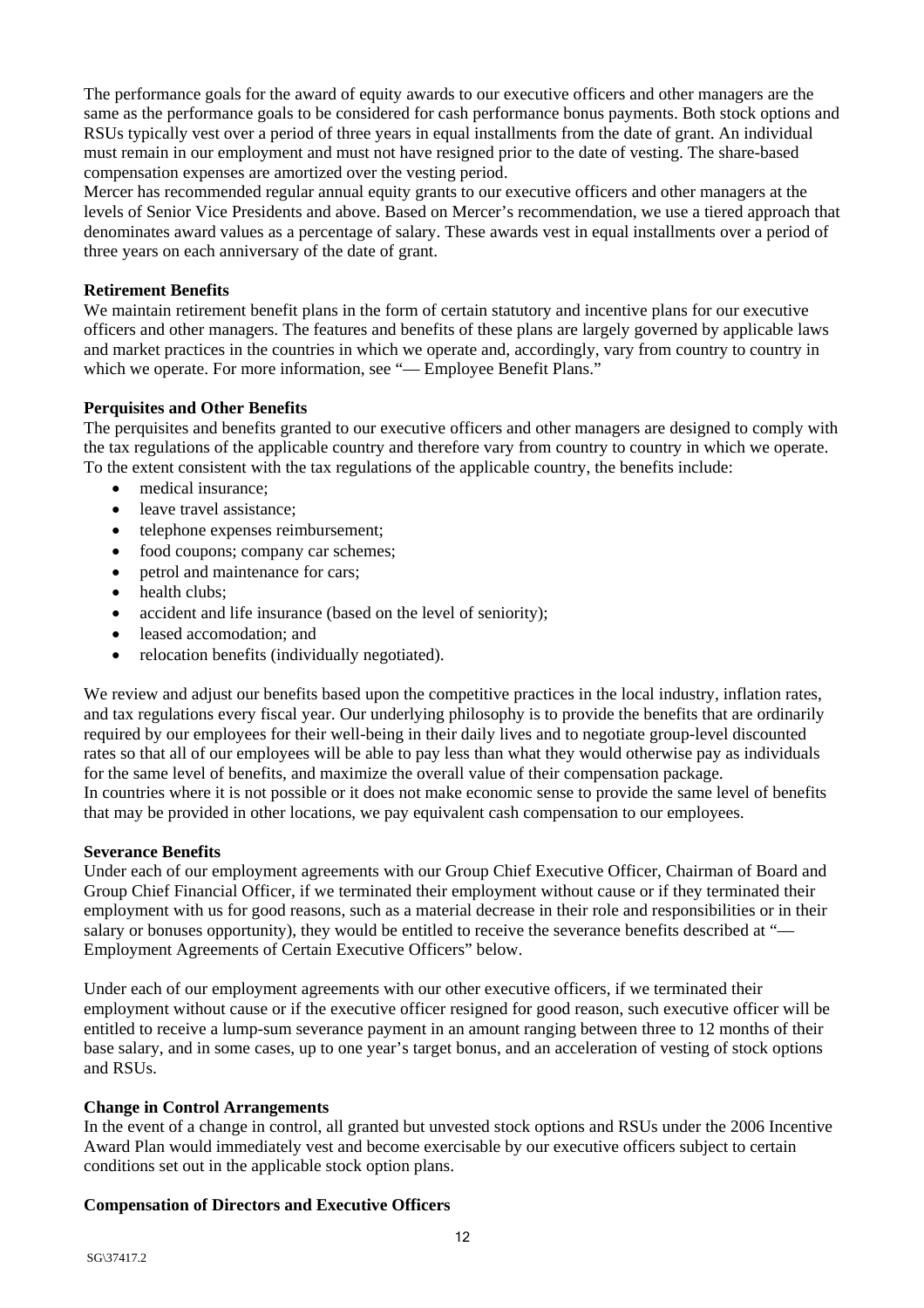The aggregate compensation (including contingent or deferred payment) paid to our executive directors and executive officers for services rendered during fiscal 2007 is \$4,616,040, which was comprised of \$2,831,815 paid towards salary, \$1,331,215 paid towards bonus and \$453,010 paid towards social security, medical and other benefits. This includes compensation paid to Mr. Alan Stephen Dunning for services rendered during fiscal 2007 as the Managing Director of WNS UK, which became an executive officer level position on March 30, 2007. The total compensation paid to our most highly compensated executive during fiscal 2007 was \$826,566 (which was comprised of \$467,076 paid towards salary, \$325,000 paid towards bonus payments and \$34,490 paid towards social security, medical and other benefits).

The aggregate compensation paid to our non-executive directors for fiscal 2007 was \$122,209, which comprised \$17,000 in sitting fees and \$105,209 in retainership fees.

Certain of our directors and executive officers were granted 454,000 options and 206,250 RSUs under the 2006 Incentive Award Plan during fiscal 2007.

Under the 2006 Incentive Award Plan, our independent directors each received options to purchase 14,000 shares initially and an option to purchase 7,000 shares upon reelection to our board of directors at each annual meeting of shareholders thereafter. The options granted to independent directors will be non-qualified options with a per share exercise price equal to 100% of the fair market value of a share on the date that the option is granted. Options granted to independent directors will become exercisable in cumulative annual installments of  $33<sup>1</sup>/3\%$  on each of the first, second and third anniversaries of the date of grant.

## **Employment Agreements of Certain Executive Officers**

The employment agreement we have entered into with Mr. Neeraj Bhargava in July 2006 to serve as our chief executive officer for a three-year term will renew automatically for additional one-year increments, unless either we or Mr. Bhargava elect not to renew the term. Under the agreement, Mr. Bhargava is entitled to receive compensation, health and other benefits and perquisites commensurate with his position. In addition, pursuant to the agreement, in July 2006 and April 2007, Mr. Bhargava was granted stock options and RSUs to purchase an aggregate of 268,100 shares that will vest over a three-year period, subject to his continued employment with us. If Mr. Bhargava's employment is terminated by us without cause (as defined in the employment agreement), he will be entitled to receive his base salary for a period of 12 months after the date of such termination, in addition to all accrued and unpaid salary, accrued and unused vacation and any unreimbursed expenses. Mr. Bhargava would also be entitled to health benefits during those 12 months to the extent permitted under our health plans.

If Mr. Bhargava's employment is terminated by us without cause or by Mr. Bhargava for good reason (each as defined in the employment agreement) and Mr. Bhargava executes a general release and waiver of claims against us, subject to his continued compliance with certain non-competition and confidentiality obligations, Mr. Bhargava will be entitled to receive severance payments and benefits from us as follows: (i) 24 months of base salary and healthcare benefits from his date of termination; (ii) a lump sum payment equal to twice his effective target bonus; and (iii) accelerated vesting of the stock options and RSUs granted under this employment agreement through the end of the month of termination. If we experience a change in control while Mr. Bhargava is employed under this agreement, all of the stock options and RSUs granted to Mr. Bhargava under this employment agreement will vest and the stock options will become exercisable on a fully accelerated basis.

The employment agreement we have entered into with Mr. Ramesh Shah in July 2006 to serve as our chairman for a three-year term will renew automatically for additional one-year increments, unless either we or Mr. Shah elect not to renew the term. Under the agreement, Mr. Shah is entitled to receive compensation, health and other benefits and perquisites commensurate with his position. In addition, pursuant to the agreement, in July, 2006 and April 2007, Mr. Shah was granted stock options and RSUs to purchase an aggregate of 227,188 shares that will vest over a three-year period, subject to his continued employment with us. If Mr. Shah's employment is terminated by us without cause (as defined in the employment agreement), he will be entitled to receive his base salary for 12 months after the termination, in addition to all accrued and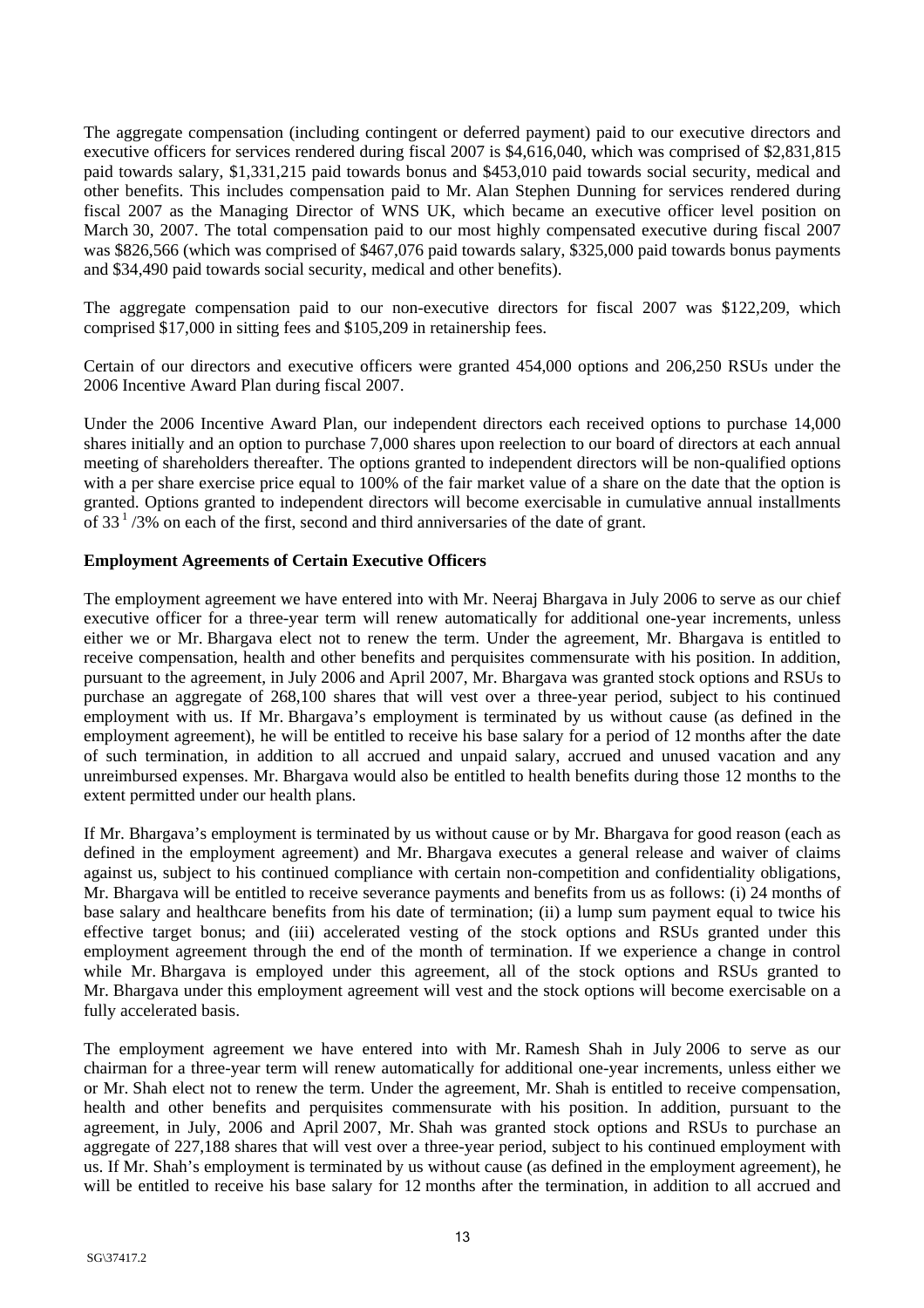unpaid salary, earned bonus, accrued and unused vacation and all benefits as set out in the employment agreement.

If Mr. Shah's employment is terminated by us without cause or by Mr. Shah for good reason (each as defined in the employment agreement) and Mr. Shah executes a general release and waiver of claims against us, subject to his continued compliance with certain non-competition and confidentiality obligations, Mr. Shah will be entitled to receive severance payments and benefits from us as follows: (i) 24 months of base salary and healthcare benefits from his date of termination; (ii) a lump sum payment equal to twice his effective target bonus; and (iii) accelerated vesting of the stock options and RSUs granted under this employment agreement through the end of the month of termination. If we experience a change in control while Mr. Shah is employed under this agreement, all of the stock options and RSUs granted to Mr. Shah under this employment agreement will vest and the stock options will become exercisable on a fully accelerated basis.

The employment agreement we have entered into with Mr. Dubash in July 2006 to serve as our chief financial officer for a three-year term will renew automatically for additional one-year increments, unless either we or Mr. Dubash elect not to renew the term. Under the agreement, Mr. Dubash is entitled to receive compensation, health and other benefits and perquisites commensurate with his position. In addition, pursuant to the agreement, in July, 2006 and April 2007, Mr. Dubash was granted stock options and RSUs to purchase an aggregate of 66,797 shares that vest over a three-year period, subject to his continued employment with us.

If Mr. Dubash's employment is terminated by us without cause or by Mr. Dubash for good reason (each as defined in the employment agreement) and Mr. Dubash executes a general release and waiver of claims against us, subject to his continued compliance with certain non-competition and confidentiality obligations, Mr. Dubash will be entitled to receive severance payments and benefits from us as follows: (i) 24 months of base salary and healthcare benefits from his date of termination; (ii) a lump sum payment equal to twice his effective target bonus; and (iii) accelerated vesting of the stock options and RSUs granted under this employment agreement through the end of the month of termination. If we experience a change in control while Mr. Dubash is employed under this agreement, all of the stock options and RSUs granted to Mr. Dubash under this employment agreement will vest and the stock options will become exercisable on a fully accelerated basis.

#### **Options and Restricted Share Units Granted**

|                             | <b>Number of Ordinary Shares</b><br><b>Underlying</b> |        |                                                |                        |
|-----------------------------|-------------------------------------------------------|--------|------------------------------------------------|------------------------|
| <b>Name</b>                 | <b>Options Granted RSUs Granted</b>                   |        | <b>Exercise Price Per Share</b> <sup>(1)</sup> | <b>Expiration Date</b> |
| <b>Directors</b>            |                                                       |        |                                                |                        |
| Ramesh N. Shah              | 115,000                                               | 57,500 | \$20.00                                        | July 25, 2016          |
| Neeraj Bhargava             | 135,000                                               | 67,500 | \$20.00                                        | July 25, 2016          |
| Jeremy Young                |                                                       |        |                                                |                        |
| Guy Sochovsky               |                                                       |        |                                                |                        |
| Eric B. Herr                | 14,000                                                |        | \$20.00                                        | July 25, 2016          |
| Deepak S. Parekh            | 14,000                                                |        | \$20.00                                        | July 25, 2016          |
| Richard O. Bernays(2)       | 14,000                                                |        | \$28.87                                        | November 14, 2016      |
| Anthony Armitage Greener(3) | $\hspace{0.1mm}-\hspace{0.1mm}$                       |        |                                                |                        |
| Pulak Prasad(4)             |                                                       |        |                                                |                        |

The following table sets forth information concerning options and RSUs granted to our directors and executive officers in fiscal 2007 on the following terms: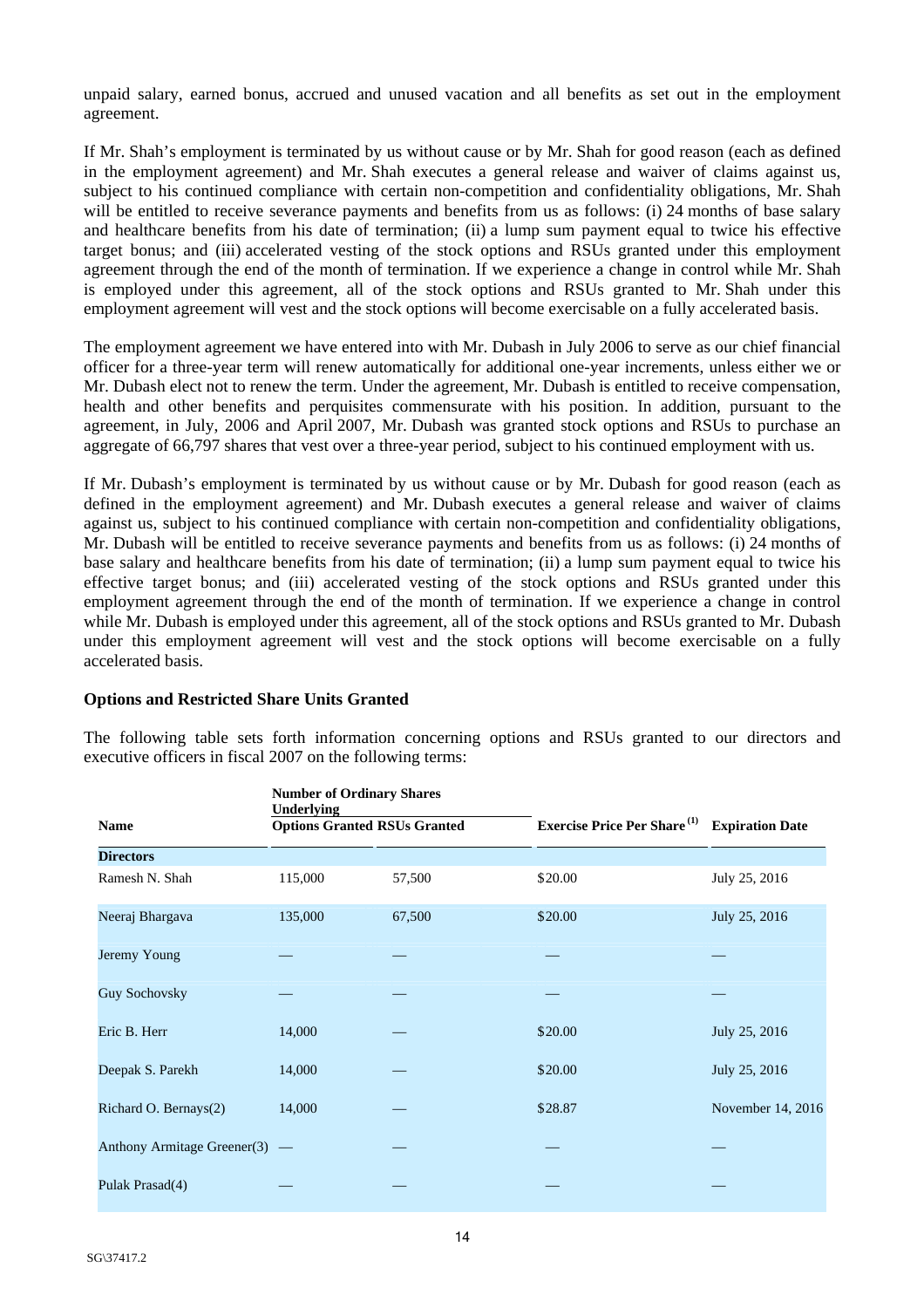| Nitin Sibal(5)                      |                          |        |                          |                   |
|-------------------------------------|--------------------------|--------|--------------------------|-------------------|
| Miriam Strouse(5)                   |                          |        |                          |                   |
| Timothy Hammond(5)                  |                          |        |                          |                   |
| <b>Executive Officers</b>           |                          |        |                          |                   |
| Zubin Dubash                        | 25,000                   | 12,500 | \$20.00                  | July 25, 2016     |
| Alan Stephen Dunning                | 20,000                   | 10,000 | \$20.00                  | July 25, 2016     |
| Anup Gupta                          | 20,000                   | 10,000 | \$20.00                  | July 25, 2016     |
|                                     | 5,000                    | 2,500  | \$30.31                  | December 15, 2016 |
| David Charles Tibble <sup>(6)</sup> | $\overline{\phantom{0}}$ |        | $\overline{\phantom{0}}$ |                   |
| Edwin Donald Harrell <sup>(7)</sup> | 5,000                    | 2,500  | \$20.00                  | July 25, 2016     |
| Bernard Donoghue <sup>(8)</sup>     | 2,500                    | 1,250  | \$20.00                  | July 25, 2016     |
| J.J. Selvadurai                     | 20,000                   | 10,000 | \$20.00                  | July 25, 2016     |
|                                     | 5,000                    | 2,500  | \$30.21                  | January 20, 2017  |
| <b>Anish Nanavaty</b>               | 2,500                    | 1,250  | \$20.00                  | July 25,2016      |
| Arjun Singh                         | 62,500                   | 31,250 | \$28.35                  | October 3, 2016   |

#### **Notes:**

- (1) Applicable in respect of options granted. There is no exercise price for RSUs.
- (2) Appointed as a director in November 2006.
- (3) Appointed as a director in June 2007. The information in this table excludes options to purchase 14,000 shares granted to Sir Anthony Armitage Greener in June 2007.
- (4) Resigned as a director in November 2006.
- (5) Resigned as a director in July 2006.
- (6) Retired as Chairman of WNS UK in March 2007.
- (7) Retired as Chief Executive Officer WNS Assistance in May 2007.
- (8) Appointed as Chief Executive Officer WNS Assistance in May 2007.

#### **Employee Benefit Plans**

We maintain employee benefit plans in the form of certain statutory and incentive plans covering substantially all of our employees.

#### *Provident Fund*

In accordance with Indian and Sri Lankan laws, all of our employees in India and Sri Lanka are entitled to receive benefits under the Provident Fund, a defined contribution plan to which both we and the employee contribute monthly at a pre-determined rate (currently 12% of the employee's base salary). These contributions are made to the Government Provident Fund and we have no further obligation under this fund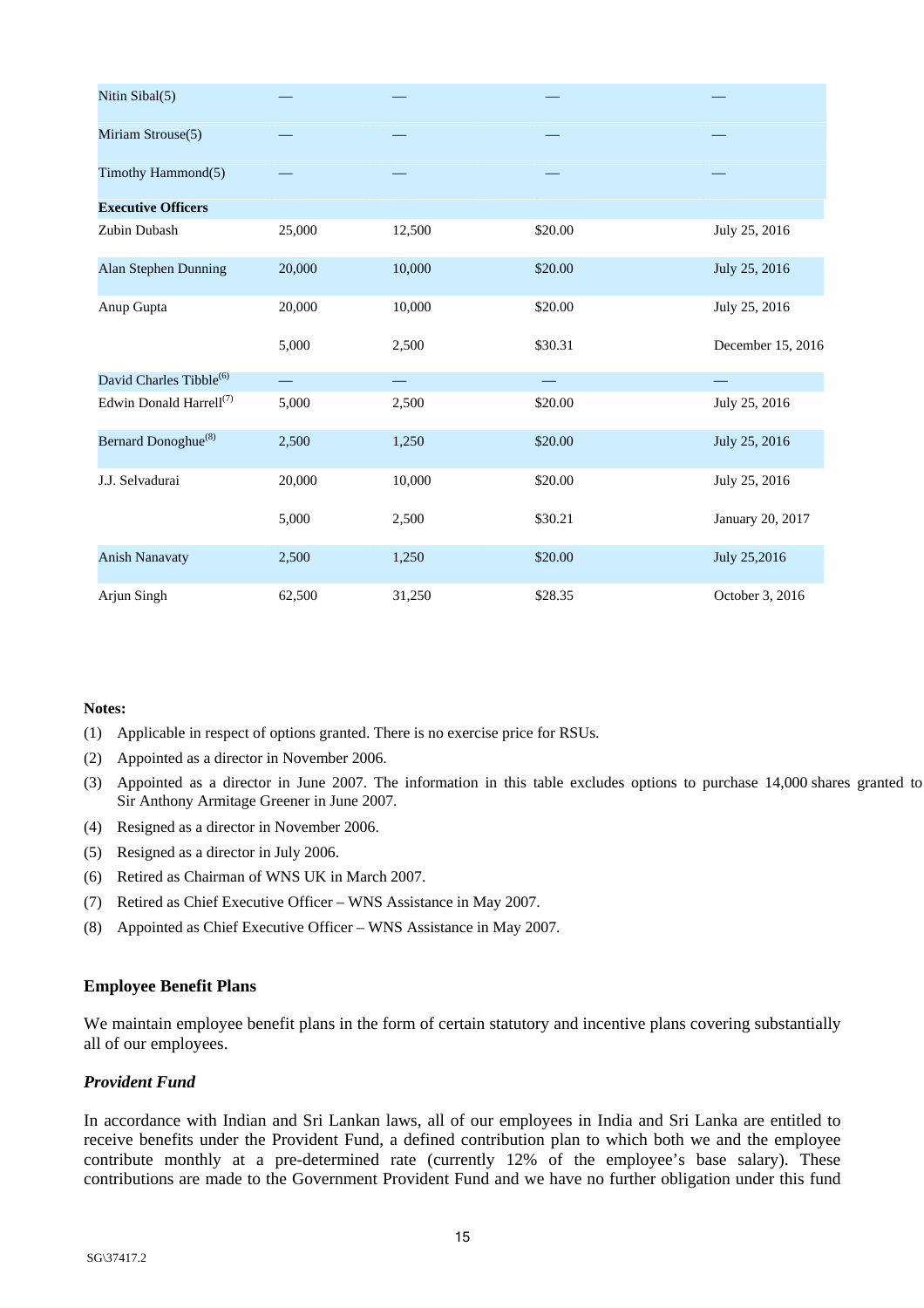apart from our monthly contributions. We contributed an aggregate of \$3.2 million in fiscal 2007, \$1.8 million in fiscal 2006 and \$1.0 million in fiscal 2005 to the Government Provident Fund.

# *US Savings Plan*

Eligible employees in the US participate in a savings plan, or the US Savings Plan, pursuant to Section 401(k) of the United States Internal Revenue Code, or the Code. The US Savings Plan allows our employees to defer a portion of their annual earnings on a pre-tax basis through voluntary contributions thereunder. The US Savings Plan provides that we can make optional contributions up to the maximum allowable limit under the Code.

## *UK Pension Scheme*

Eligible employees in the UK contribute to a defined contribution pension scheme operated in the UK. The assets of the scheme are held separately from ours in an independently administered fund. The pension expense represents contributions payable to the fund by us.

## *Gratuity*

In accordance with Indian and Sri Lankan laws, we provide for gratuity pursuant to a defined benefit retirement plan covering all our employees in India and Sri Lanka. Our gratuity plan provides for a lump sum payment to eligible employees on retirement death, incapacitation or on termination of employment in an amount based on the employee's salary and length of service with us (subject to a maximum of approximately \$8,000 per employee in India). In India, we provide the gratuity benefit of two Indian subsidiaries through actuarially determined contributions pursuant to a non-participating annuity contract administered and managed by the Life Insurance Corporation of India, or LIC, and AVIVA Life Insurance Company Pvt. Ltd., or AVIVA. Under this plan, the obligation to pay gratuity remains with us although LIC and AVIVA administer the plan. We contributed an aggregate of \$0.1 million, \$0.2 million and \$0.1 million in fiscal 2007, fiscal 2006 and fiscal 2005, respectively, to LIC and AVIVA. Our Sri Lanka subsidiaries and one Indian subsidiary have unfunded gratuity obligations.

#### *Compensated Absence*

Our liability for compensated absences is determined on an accrual basis for the entire unused vacation balance standing to the credit of each employee as at year-end and were charged to income in the year in which they accrue.

#### *2002 Stock Incentive Plan*

We adopted the 2002 Stock Incentive Plan on July 3, 2002 to help attract and retain the best available personnel to serve us and our subsidiaries as officers, directors and employees. We terminated the 2002 Stock Incentive Plan upon our adoption of the 2006 Incentive Award Plan effective upon the pricing of our initial public offering as described below. Upon termination of the 2002 Stock Incentive Plan, the shares that would otherwise have been available for the grant under the 2002 Stock Incentive Plan were effectively rolled over into the 2006 Incentive Award Plan, and any awards outstanding remain in full force and effect in accordance with the terms of the 2002 Stock Incentive Plan.

*Administration.* The 2002 Stock Incentive Plan is administered by our board of directors, which may delegate its authority to a committee (in either case, the "Administrator"). The Administrator has complete authority, subject to the terms of the 2002 Stock Incentive Plan and applicable law, to make all determinations necessary or advisable for the administration of the 2002 Stock Incentive Plan.

*Eligibility.* Under the 2002 Stock Incentive Plan, the Administrator was authorized to grant stock options to our officers, directors and employees, and those of our subsidiaries, subject to the terms and conditions of the 2002 Stock Incentive Plan.

*Stock Options.* Stock options vest and become exercisable as determined by the Administrator and set forth in individual stock option agreements, but may not, in any event, be exercised later than ten years after their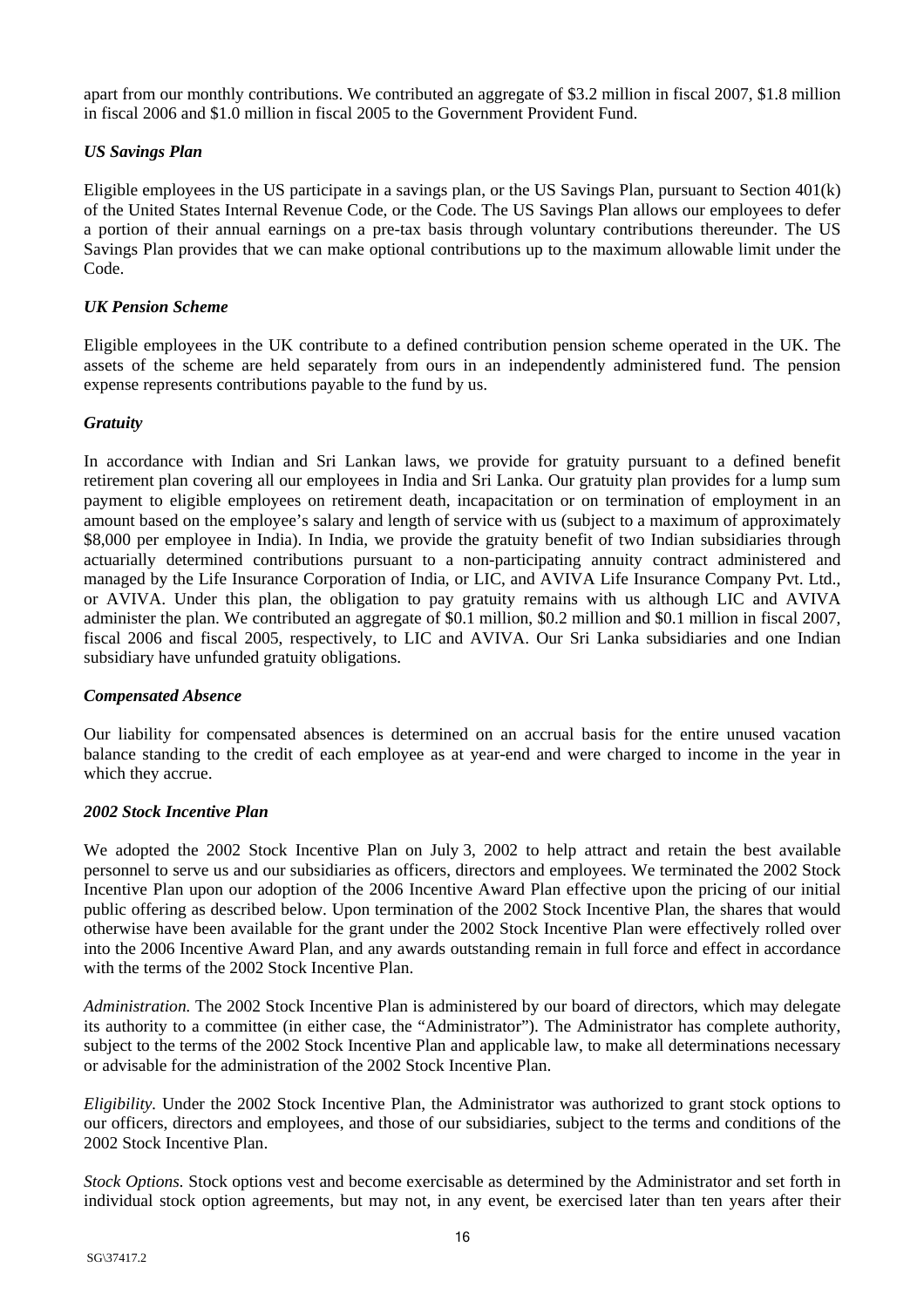grant dates. In addition, stock options may be exercised prior to vesting in some cases. Upon exercise, an optionee must tender the full exercise price of the stock option in cash, check or other form acceptable to the Administrator, at which time the stock options are generally subject to applicable income, employment and other withholding taxes. Stock options may, in the sole discretion of the Administrator as set forth in applicable award agreements, continue to be exercisable for a period following an optionee's termination of service. Shares issued in respect of exercised stock options may be subject to additional transfer restrictions. Any grants of stock options under the 2002 Stock Incentive Plan to US participants were in the form of nonqualified stock options. Optionees, other than optionees who are employees of our subsidiaries in India, are entitled to exercise their stock options for shares or ADSs in the company.

*Corporate Transactions.* If we engage in a merger or similar corporate transaction, except as may otherwise be provided in an individual award agreement, outstanding stock options will be terminated unless they are assumed by a successor corporation. In addition, the Administrator has broad discretion to adjust the 2002 Stock Incentive Plan and any stock options thereunder to account for any changes in our capitalization.

*Amendment.* Our board of directors may amend or suspend the 2002 Stock Incentive Plan at any time, provided that any such amendment or suspension must not impact any holder of outstanding stock options without such holder's consent.

*Transferability of Stock Options.* Each stock option may be exercised during the optionee's lifetime only by the optionee. No stock option may be sold, pledged, assigned, hypothecated, transferred or disposed of by an optionee other than by express permission of the Administrator (only in the case of employees of non-Indian subsidiaries), by will or by the laws of descent and distribution.

*Number of Shares Authorized; Outstanding Options.* As of the date of termination of the 2002 Stock Incentive Plan on July 25, 2006, the day immediately preceding the date of pricing of our initial public offering, an aggregate of 6,082,042 of our ordinary shares had been authorized for grant under the 2002 Stock Incentive Plan, of which options to purchase 2,116,266 ordinary shares were issued and exercised and options to purchase 3,875,655 ordinary shares were issued and outstanding. Of the options to purchase 3,875,655 ordinary shares, options to purchase 2,093,387 ordinary shares have been exercised and options to purchase 1,682,814 ordinary shares remain outstanding as of May 31, 2007. As of May 31, 2007, options under the 2002 Stock Incentive Plan to purchase an aggregate of 653,915 ordinary shares were held by all our directors and executive officers as a group. The exercise prices of these options range from £0.9970 to £7.0000. The expiration dates of these options range from July 1, 2012 to February 21, 2016. Options granted under the 2002 Stock Incentive Plan that are forfeited, lapsed or canceled, settled in cash, that expire or are repurchased by us at the original purchase price would have been available for grant under the 2002 Stock Incentive Plan and would be effectively rolled over into the 2006 Incentive Award Plan.

#### *2006 Incentive Award Plan*

We adopted the 2006 Incentive Award Plan on June 1, 2006. The purpose of the 2006 Incentive Award Plan is to promote the success and enhance the value of our company by linking the personal interests of the directors, employees and consultants of our company and our subsidiaries to those of our shareholders and by providing these individuals with an incentive for outstanding performance. The 2006 Incentive Award Plan is further intended to provide us with the ability to motivate, attract and retain the services of these individuals.

*Shares Available for Awards.* Subject to certain adjustments set forth in the 2006 Incentive Award Plan, the maximum number of shares that may be issued or awarded under the 2006 Incentive Award Plan is equal to the sum of (x) 3,000,000 shares, (y) any shares that remain available for grant under the Stock Incentive Plan, and (z) any shares subject to awards under the Stock Incentive Plan which terminate, expire or lapse for any reason or are settled in cash on or after the effective date of the 2006 Incentive Award Plan. The maximum number of shares which may be subject to awards granted to any one participant during any calendar year is 500,000 shares and the maximum amount that may be paid to a participant in cash during any calendar year with respect to cash-based awards is \$10,000,000. To the extent that an award terminates or is settled in cash, any shares subject to the award will again be available for the grant. Any shares tendered or withheld to satisfy the grant or exercise price or tax withholding obligation with respect to any award will not be available for subsequent grant. Except as described below with respect to independent directors, no determination has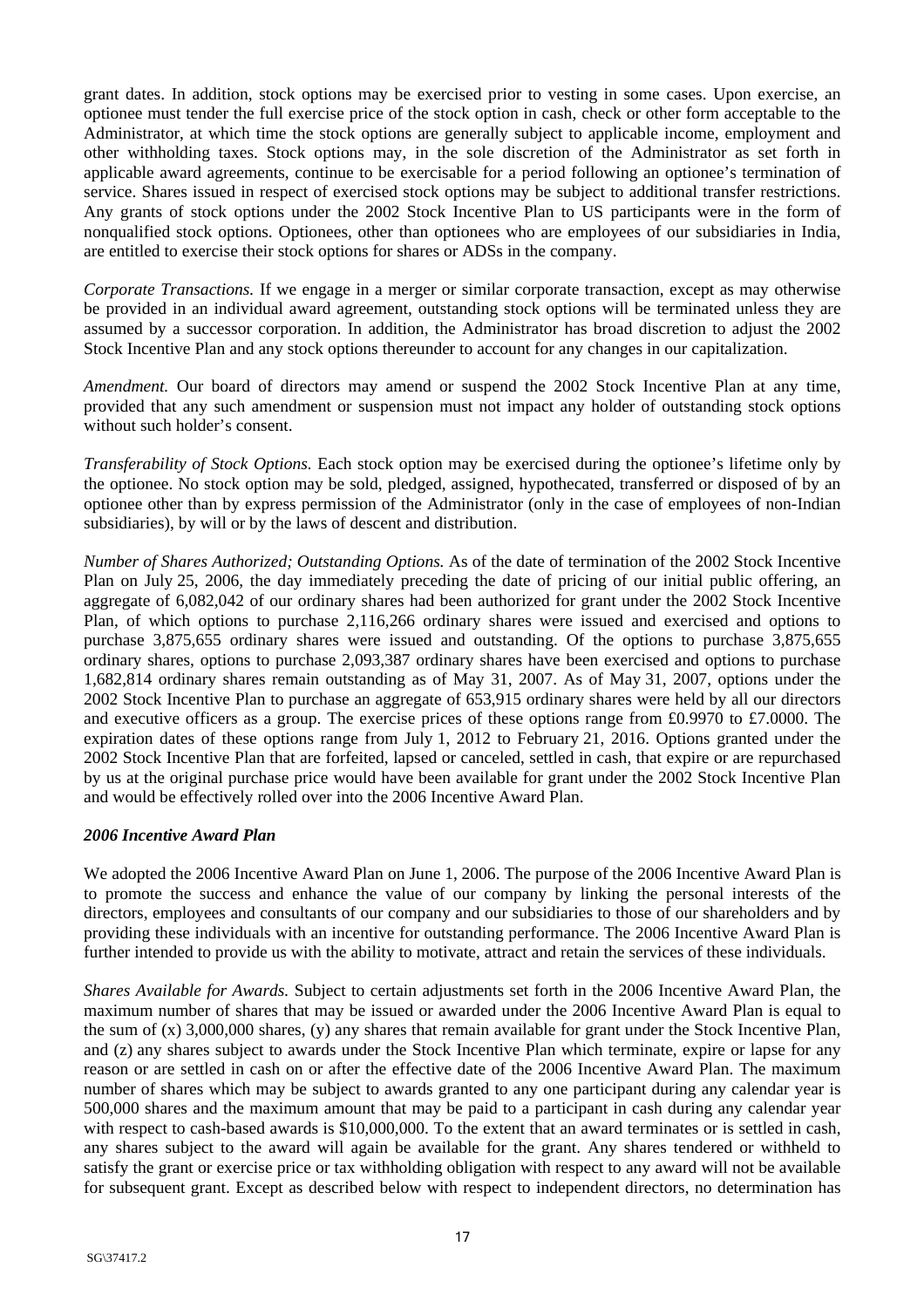been made as to the types or amounts of awards that will be granted to specific individuals pursuant to the 2006 Incentive Award Plan.

*Administration.* The 2006 Incentive Award Plan is administered by our board of directors, which may delegate its authority to a committee. We anticipate that the compensation committee of our board of directors will administer the 2006 Incentive Award Plan, except that our board of directors will administer the plan with respect to awards granted to our independent directors. The plan administrator will determine eligibility, the types and sizes of awards, the price and timing of awards and the acceleration or waiver of any vesting restriction, provided that the plan administrator will not have the authority to accelerate vesting or waive the forfeiture of any performance-based awards.

*Eligibility.* Our employees, consultants and directors and those of our subsidiaries are eligible to be granted awards, except that only employees of our company and our qualifying corporate subsidiaries are eligible to be granted options that are intended to qualify as "incentive stock options" under Section 422 of the Internal Revenue Code.

#### *Awards*

**•** *Options.* The plan administrator may grant options on shares. The per share option exercise price of all options granted pursuant to the 2006 Incentive Award Plan will not be less than 100% of the fair market value of a share on the date of grant. No incentive stock option may be granted to a grantee who owns more than 10% of our outstanding shares unless the exercise price is at least 110% of the fair market value of a share on the date of grant. To the extent that the aggregate fair market value of the shares subject to an incentive stock option become exercisable for the first time by any optionee during any calendar year exceeds \$100,000, such excess will be treated as a nonqualified option. The plan administrator will determine the methods of payment of the exercise price of an option, which may include cash, shares or other property acceptable to the plan administrator (and may involve a cashless exercise of the option). The term of options granted under the 2006 Incentive Award Plan may not exceed 10 years from the date of grant. However, the term of an incentive stock option granted to a person who owns more than 10% of our outstanding shares on the date of grant may not exceed five years.

Under the 2006 Incentive Award Plan, our independent directors will each receive an option to purchase 14,000 shares initially and an option to purchase 7,000 shares upon reelection to our board of directors at each annual meeting of shareholders thereafter. The options granted to independent directors will be non-qualified options with a per share exercise price equal to 100% of the fair market value of a share on the date that the option is granted. Options granted to independent directors will become exercisable in cumulative annual installments of  $33<sup>1</sup>/3%$  on each of the first, second and third anniversaries of the date of grant.

- **•** *Restricted Shares.* The plan administrator may grant shares subject to various restrictions, including restrictions on transferability, limitations on the right to vote and/or limitations on the right to receive dividends.
- **•** *Share Appreciation Rights.* The plan administrator may grant share appreciation rights representing the right to receive payment of an amount equal to the excess of the fair market value of a share on the date of exercise over the fair market value of a share on the date of grant. The term of share appreciation rights granted may not exceed ten years from the date of grant. The plan administrator may elect to pay share appreciation rights in cash, in shares or in a combination of cash and shares.
- **•** *Performance Shares and Performance Shares Units.* The plan administrator may grant awards of performance shares denominated in a number of shares and/or awards of performance share units denominated in unit equivalents of shares and/or units of value, including dollar value of shares. These awards may be linked to performance criteria measured over performance periods as determined by the plan administrator.
- **•** *Share Payments.* The plan administrator may grant share payments, including payments in the form of shares or options or other rights to purchase shares. Share payments may be based upon specific performance criteria determined by the plan administrator on the date such share payments are made or on any date thereafter.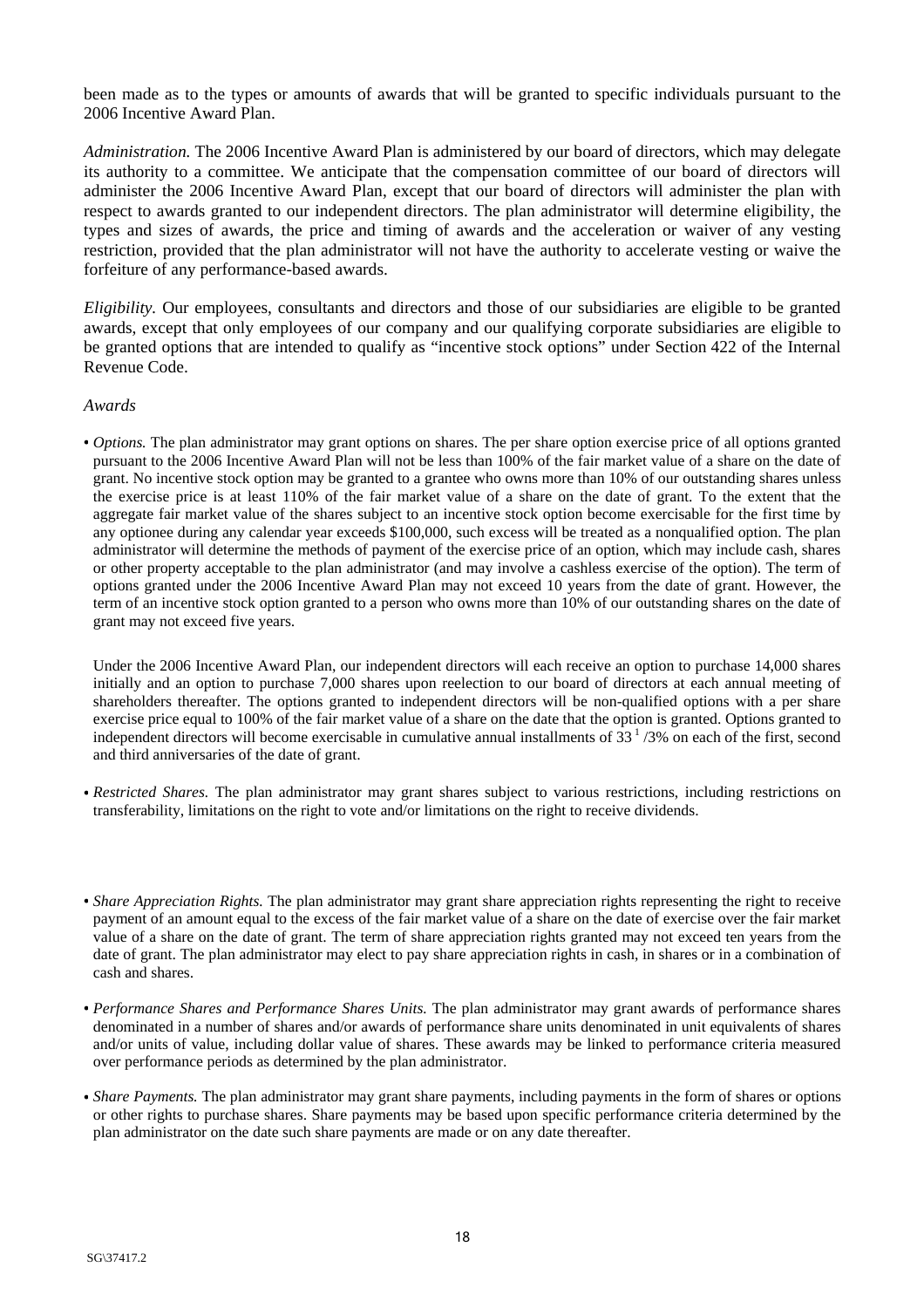- **•** *Deferred Shares.* The plan administrator may grant awards of deferred shares linked to performance criteria determined by the plan administrator. Shares underlying deferred share awards will not be issued until the deferred share awards have vested, pursuant to a vesting schedule or upon the satisfaction of any vesting conditions or performance criteria set by the plan administrator. Recipients of deferred share awards generally will have no rights as shareholders with respect to such deferred shares until the shares underlying the deferred share awards have been issued.
- **•** *Restricted Share Units.* The plan administrator may grant RSUs, subject to various vesting conditions. On the maturity date, we will transfer to the participant one unrestricted, fully transferable share for each vested RSU scheduled to be paid out on such date. The plan administrator will specify the purchase price, if any, to be paid by the participant for such shares.
- **•** *Performance Bonus Awards.* The plan administrator may grant a cash bonus payable upon the attainment of performance goals based on performance criteria and measured over a performance period determined appropriate by the plan administrator. Any such cash bonus paid to a "covered employee" within the meaning of Section 162(m) of the Internal Revenue Code may be a performance-based award as described below.
- **•** *Performance-Based Awards.* The plan administrator may grant awards other than options and share appreciation rights to employees who are or may be "covered employees," as defined in Section 162(m) of the Internal Revenue Code, that are intended to be performance-based awards within the meaning of Section 162(m) of the Internal Revenue Code in order to preserve the deductibility of these awards for federal income tax purposes. Participants are only entitled to receive payment for performance-based awards for any given performance period to the extent that pre-established performance goals set by the plan administrator for the period are satisfied. The plan administrator will determine the type of performance-based awards to be granted, the performance period and the performance goals. Generally, a participant will have to be employed by us on the date the performance-based award is paid to be eligible for a performance-based award for any period.

*Adjustments.* In the event of certain changes in our capitalization, the plan administrator has broad discretion to adjust awards, including without limitation, (i) the aggregate number and type of shares that may be issued under the 2006 Incentive Award Plan, (ii) the terms and conditions of any outstanding awards, and (iii) the grant or exercise price per share for any outstanding awards under such plan to account for such changes. The plan administrator also has the authority to cash out, terminate or provide for the assumption or substitution of outstanding awards in the event of a corporate transaction.

*Change in Control.* In the event of a change in control of our company in which outstanding awards are not assumed by the successor, such awards will generally become fully exercisable and all forfeiture restrictions on such awards will lapse. Upon, or in anticipation of, a change in control, the plan administrator may cause any awards outstanding to terminate at a specific time in the future and give each participant the right to exercise such awards during such period of time as the plan administrator, in its sole discretion, determines.

*Vesting of Full Value Awards.* Full value awards (generally, any award other than an option or share appreciation right) will vest over a period of at least three years (or, in the case of vesting based upon attainment of certain performance goals, over a period of at least one year). However, full value awards that result in the issuance of an aggregate of up to 5% to the total issuable shares under the 2006 Incentive Award Plan may be granted without any minimum vesting periods. In addition, full value awards may vest on an accelerated basis in the event of a participant's death, disability, or retirement, or in the event of our change in control or other special circumstances.

*Non-transferability.* Awards granted under the 2006 Incentive Award Plan are generally not transferable.

*Termination or Amendment.* Unless terminated earlier, the 2006 Incentive Award Plan will remain in effect for a period of ten years from its effective date, after which no award may be granted under the 2006 Incentive Award Plan. With the approval of our board of directors, the plan administrator may terminate or amend the 2006 Incentive Award Plan at any time. However, shareholder approval will be required for any amendment (i) to the extent required by applicable law, regulation or stock exchange rule, (ii) to increase the number of shares available under the 2006 Incentive Award Plan, (iii) to permit the grant of options or share appreciation rights with an exercise price below fair market value on the date of grant, (iv) to extend the exercise period for an option or share appreciation right beyond ten years from the date of grant, or (v) that results in a material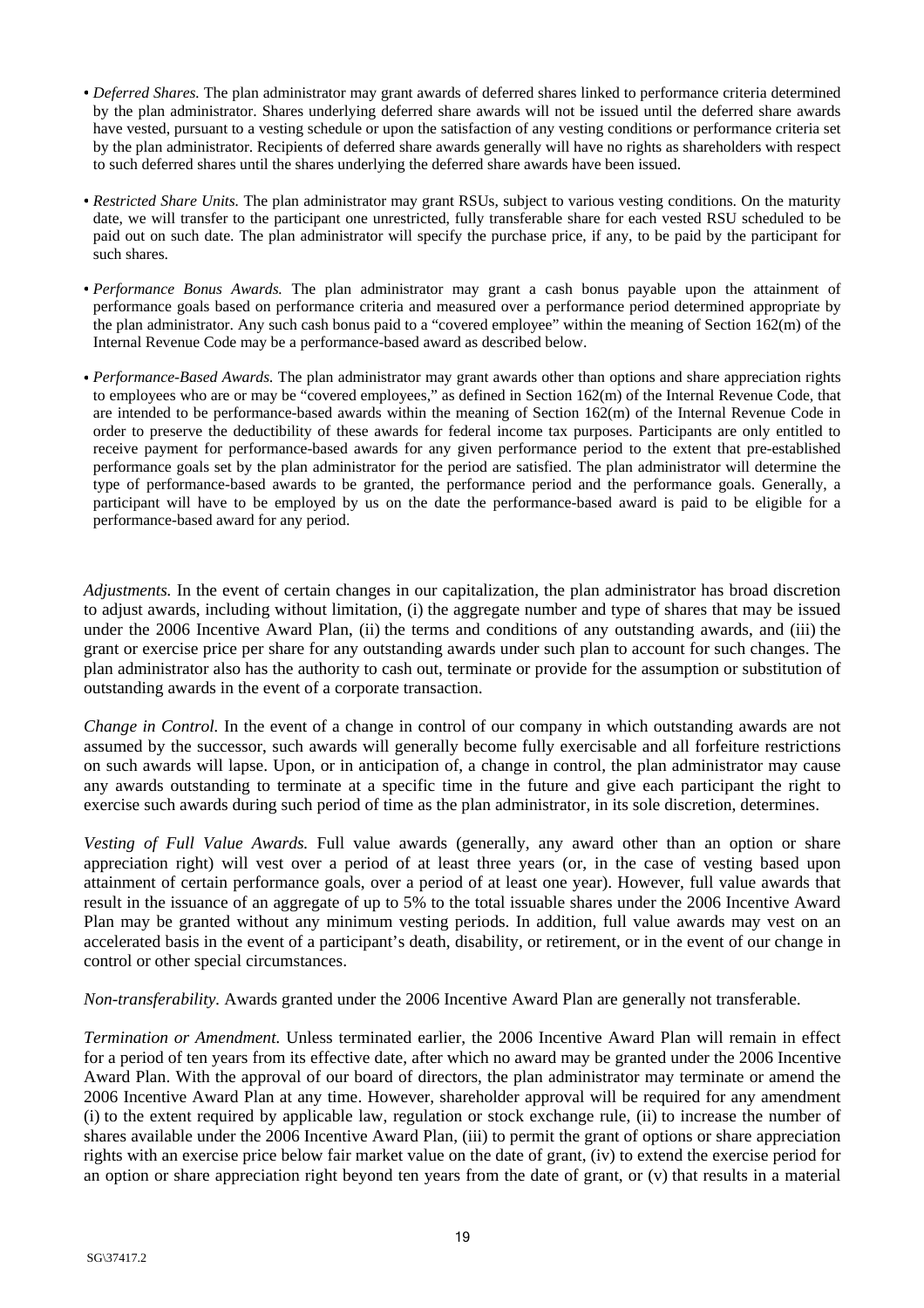increase in benefits or a change in eligibility requirements. Any amendment or termination must not materially adversely affect any participant without such participant's consent.

*Outstanding Awards.* As of May 31, 2007, options or RSUs to purchase an aggregate of 1,517,316 ordinary shares were outstanding, out of which options or restricted share units to purchase 900,463 ordinary shares were held by all our directors and executive officers as a group. The exercise prices of these options range from \$20.00 to \$30.31 and the expiration dates of these options range from July 25, 2016 to April 6, 2017. There is no purchase price for the RSUs.

## *Fringe Benefit Tax*

In May 2007, the government of India implemented a fringe benefit tax on the allotment of shares pursuant to the exercise or vesting, on or after April 1, 2007, of options and RSUs granted to employees. The fringe benefit tax is payable by the employer at the rate of 33.99% on the difference between the fair market value of the options and the RSUs on the date of vesting of the options and the RSUs and the exercise price of the options and the purchase price (if any) for the RSUs, as applicable. The government of India has not published its guidelines on how the fair market value of the options should be determined. The new legislation permits the employer to recover the fringe benefit tax from the employees. However, we may decide not to recover, or we may be unsuccessful in recovering, the fringe benefit tax from our employees.

## **BOARD PRACTICES**

## **Composition of the Board of Directors**

Our Memorandum and Articles of Association provide that our board of directors consists of not less than three directors, and such maximum number as our directors may determine from time to time. Our board of directors currently consists of eight directors. Messrs. Herr, Parekh, Bernays and Sir Anthony satisfy the "independence" requirements of the NYSE rules.

All directors hold office until the expiry of their term of office, their resignation or removal from office for gross negligence or criminal conduct by a resolution of our shareholders or until they cease to be directors by virtue of any provision of law or they are disqualified by law from being directors or they become bankrupt or make any arrangement or composition with their creditors generally or they become of unsound mind. The term of office of the directors is divided into three classes:

- Class I, whose term will expire at the annual general meeting to be held in July 2007**;**
- Class II, whose term will expire at the annual general meeting to be held in 2008; and
- Class III, whose term will expire at the annual general meeting to be held in 2009.

The appointments of Mr. Guy Sochovsky, Mr. Richard O. Bernays and Sir Anthony Armitage Greener will expire at the next annual general meeting to be held in July 2007. We will seek shareholders' approval for the re-election of Mr. Bernays and Sir Anthony at the next annual general meeting. Mr. Guy Sochovsky will resign as a director prior to the next annual general meeting in July 2007.

At each annual general meeting after the initial classification or special meeting in lieu thereof, the successors to directors whose terms will then expire serve from the time of election until the third annual meeting following election or special meeting held in lieu thereof. Any additional directorships resulting from an increase in the number of directors will be distributed among the three classes so that, as nearly as possible, each class will consist of one-third of the directors. This classification of the board of directors may have the effect of delaying or preventing changes in control of management of our company.

There are no family relationships among any of our directors or executive officers. The employment agreements governing the services of two of our directors provide for benefits upon termination of employment as described above.

Our board of directors held 10 meetings in fiscal 2007.

#### **Committees of the Board**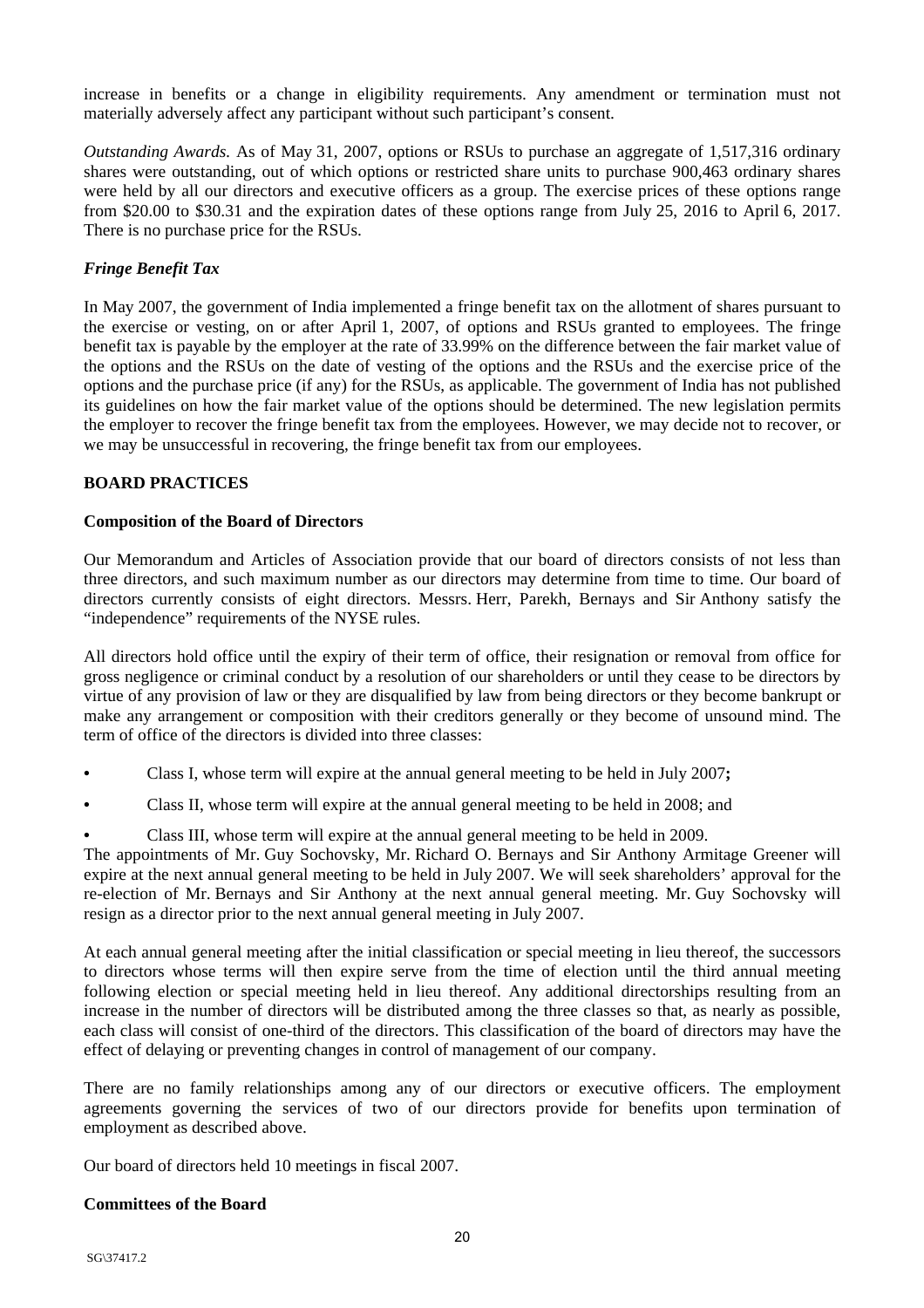Our board of directors has three standing committees: an audit committee, a compensation committee and a nominating and corporate governance committee.

## *Audit Committee*

The audit committee comprises four directors: Messrs. Eric Herr (Chairman), Deepak Parekh, Richard Bernays and Guy Sochovsky. Messrs. Herr, Parekh and Bernays satisfy the "independence" requirements of Rule 10A-3 of the Securities Exchange Act of 1934, as amended, or the Exchange Act. We intend to comply with the Sarbanes-Oxley Act of 2002 and the NYSE rules, which require that the audit committee be composed solely of directors who will satisfy the "independence" requirements of the NYSE rules and Rule 10A-3 of the Exchange Act within one year from the date of our initial public offering in July 2006. Sir Anthony Armitage Greener, who satisfies the "independence" requirements of the NYSE rules and Rule 10A-3 of the Exchange Act, will be appointed as a member of our audit committee in place of Mr. Sochovsky upon his resignation as a director in July 2007. The principal duties and responsibilities of our audit committee are as follows:

- to serve as an independent and objective party to monitor our financial reporting process and internal control
- to review and appraise the audit efforts of our independent accountants and exercise ultimate authority over the relationship between us and our independent accountants; and
- to provide an open avenue of communication among the independent accountants, financial and senior management and the board of directors.

The audit committee has the power to investigate any matter brought to its attention within the scope of its duties. It also has the authority to retain counsel and advisors to fulfill its responsibilities and duties. Mr. Herr serves as our audit committee financial expert, within the requirements of the rules promulgated by the Commission relating to listed-company audit committees.

The audit committee held six meetings in fiscal 2007.

## *Compensation Committee*

The compensation committee comprises four directors: Messrs. Ramesh Shah (Chairman), Eric Herr, Richard O. Bernays and Deepak Parekh. We intend to comply with the requirements of the NYSE rules, which require that the compensation committee be composed solely of independent directors within one year of the completion of our initial public offering in July 2006. Sir Anthony Armitage Greener, who satisfies the "independence" requirements of the NYSE rules, will be appointed as a member of our compensation committee in place of Mr. Shah in July 2007. Mr. Bernays will be appointed as Chairman of the compensation committee in place of Mr. Shah in July 2007. The scope of this committee's duties includes determining the compensation of our executive officers and other key management personnel. The compensation committee also administers the 2002 Stock Incentive Plan and the 2006 Incentive Award Plan, reviews performance appraisal criteria and sets standards for and decides on all employee shares options allocations when delegated to do so by our board of directors.

The compensation committee held five meetings in fiscal 2007.

# *Nominating and Corporate Governance Committee*

The nominating and corporate governance committee comprises four directors: Messrs. Deepak Parekh (Chairman), Eric Herr, Richard O. Bernays and Jeremy Young. We intend to comply with the requirements of the NYSE rules, which require that the nominating and corporate governance committee be composed solely of independent directors within one year of the completion of our initial public offering in July 2006. Sir Anthony Armitage Greener, who satisfies the "independence" requirements of the NYSE rules, will be appointed as a member of our nominating and corporate governance committee in place of Mr. Young in July 2007. The principal duties and responsibilities of the nominating and governance committee are as follows:

**•** to assist the board of directors by identifying individuals qualified to become board members and members of board committees, to recommend to the board of directors nominees for the next annual meeting of shareholders, and to recommend to the board of directors nominees for each committee of the board of directors;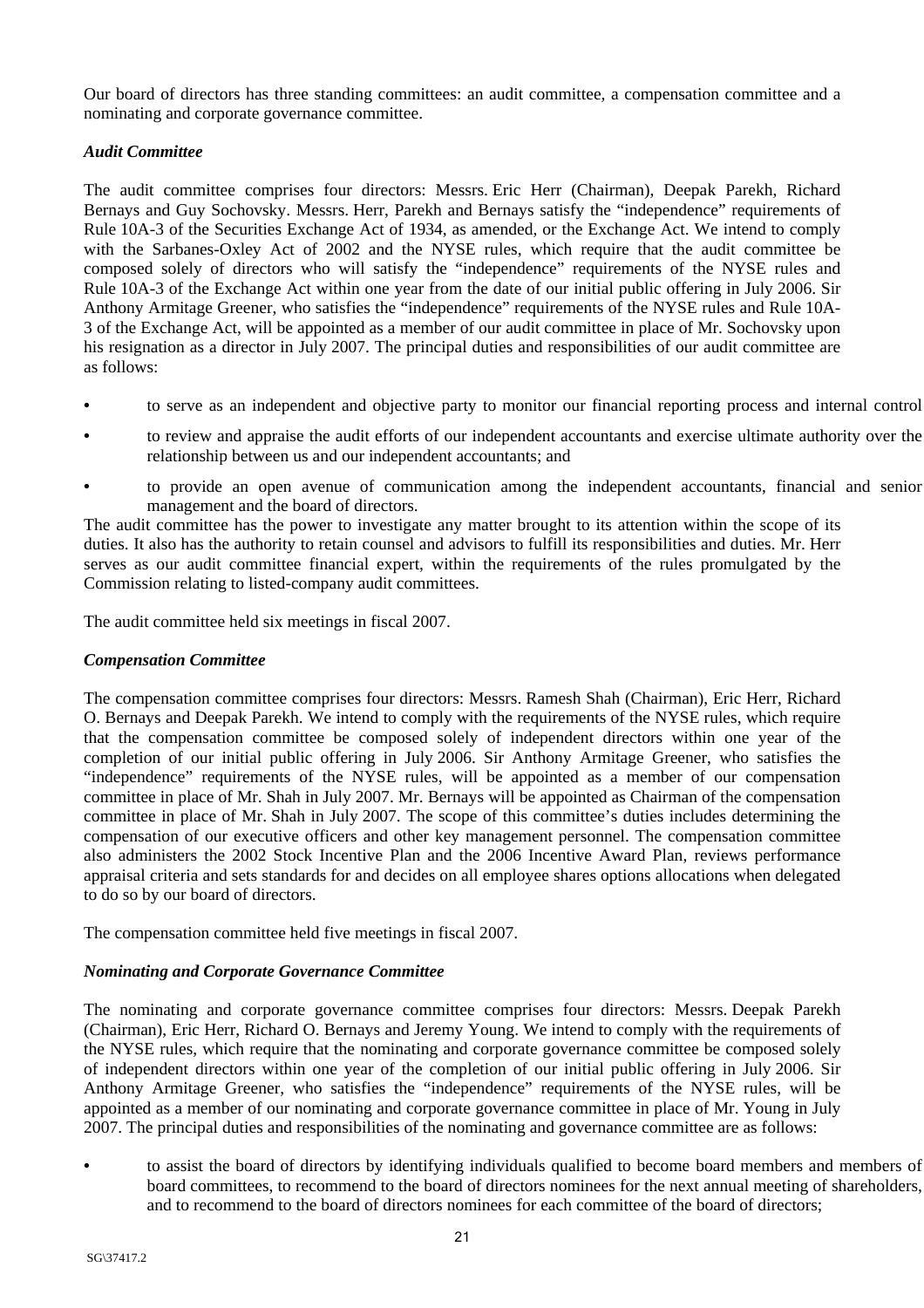- to monitor our corporate governance structure; and
- to periodically review and recommend to the board of directors any proposed changes to the corporate governance guidelines applicable to us.

The nominating and corporate governance committee held three meetings in fiscal 2007.

## **SHARE OWNERSHIP FOR DIRECTORS AND SENIOR MANAGEMENT**

The following table sets forth information with respect to the beneficial ownership of our ordinary shares as of May 31, 2007 by each of our directors and all our directors and executive officers as a group. As used in this table, beneficial ownership means the sole or shared power to vote or direct the voting or to dispose of or direct the sale of any security. A person is deemed to be the beneficial owner of securities that can be acquired within 60 days upon the exercise of any option, warrant or right. Ordinary shares subject to options, warrants or rights that are currently exercisable or exercisable within 60 days are deemed outstanding for computing the ownership percentage of the person holding the options, warrants or rights, but are not deemed outstanding for computing the ownership percentage of any other person. The amounts and percentages as of May 31, 2007 are based on an aggregate of 41,895,246 ordinary shares outstanding as of that date.

|                                                                                  | <b>Number of Ordinary Shares</b><br><b>Beneficially Owned</b> |                |      |  |
|----------------------------------------------------------------------------------|---------------------------------------------------------------|----------------|------|--|
| <b>Name</b>                                                                      | <b>Number</b>                                                 | <b>Percent</b> |      |  |
| <b>Directors</b>                                                                 |                                                               |                |      |  |
| Ramesh N. Shah $^{(1)}$                                                          | 374,165                                                       | 0.89           | $\%$ |  |
| Neeraj Bhargava <sup>(2)</sup>                                                   | 210,251                                                       | 0.50           | $\%$ |  |
| Jeremy Young <sup>(3)</sup>                                                      | 21,366,644                                                    | 51.00          | $\%$ |  |
| Guy Sochovsky <sup>(4)</sup>                                                     |                                                               |                |      |  |
| Eric B. Herr                                                                     | 4,666                                                         | 0.01           | $\%$ |  |
| Deepak S. Parekh                                                                 | 4,666                                                         | 0.01           | $\%$ |  |
| Richard O. Bernays                                                               |                                                               |                |      |  |
| <b>Anthony Armitage Greener</b>                                                  |                                                               |                |      |  |
| <b>Executive Officers</b>                                                        |                                                               |                |      |  |
| Zubin Dubash                                                                     | 177,498                                                       | 0.42           | $\%$ |  |
| Alan Stephen Dunning                                                             | 328,299                                                       | 0.78           | $\%$ |  |
| Anup Gupta                                                                       | 83,964                                                        | 0.20           | $\%$ |  |
| <b>Bernard Donoghue</b>                                                          | 134,581                                                       | 0.32           | $\%$ |  |
| J.J. Selvadurai                                                                  | 278,665                                                       | 0.67           | $\%$ |  |
| <b>Anish Nanavaty</b>                                                            | 9,583                                                         | 0.02           | $\%$ |  |
| Arjun Singh                                                                      |                                                               |                |      |  |
| All our directors and executive officers as a group $(15 \text{ persons})^{(5)}$ | 22,972,982                                                    | 54.83          | $\%$ |  |

#### **Notes:**

- (1) Of the 374,165 shares beneficially owned by Ramesh N. Shah, 150,000 shares are indirectly held via a trust which is controlled by Mr. Shah, and the remainder are held directly.
- (2) Of the 210,251 shares beneficially owned by Neeraj Bhargava, 90,000 shares are indirectly held via a trust which is controlled by Mr. Bhargava, and the remainder is held directly.
- (3) Jeremy Young is a director of our company and a Managing Director and member of Warburg Pincus LLC. All shares indicated as owned by Mr. Young was a result of their affiliation with the Warburg Pincus entities. Mr. Young disclaim beneficial ownership of all shares held by the Warburg Pincus entities.
- (4) Guy Sochovsky is a Vice President of Warburg Pincus LLC. Mr. Sochovsky does not have voting or investment discretion with respect to the shares of our company held by Warburg, Pincus, and therefore he is not deemed to beneficially own such shares.
- (5) Includes the shares beneficially owned by Jeremy Young, nominee director of Warburg Pincus, because of his affiliation with the Warburg Pincus entities. Mr. Young disclaims beneficial ownership of all shares held by the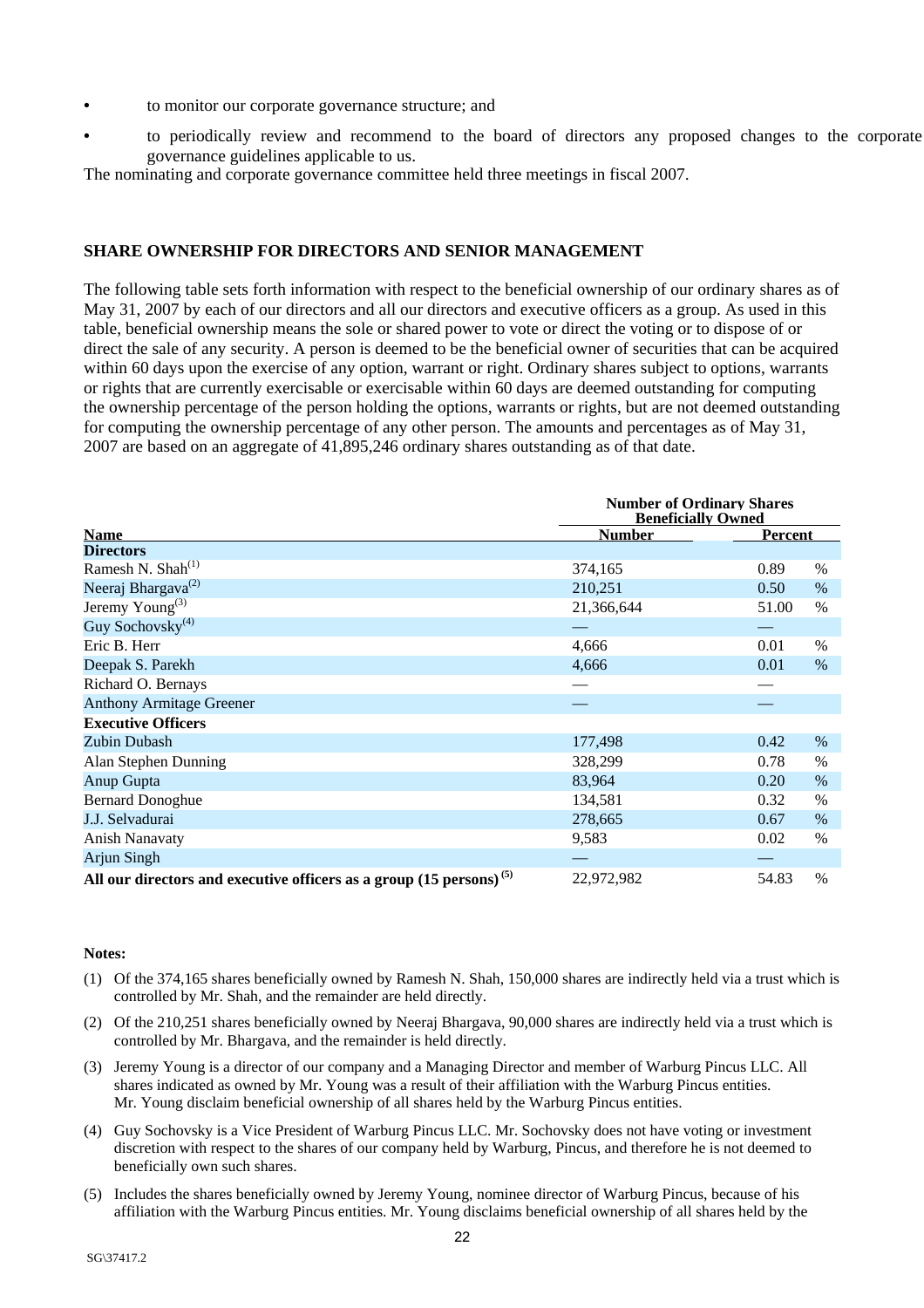Warburg Pincus entities.

## **MAJOR SHAREHOLDERS**

The following table sets forth information regarding beneficial ownership of our ordinary shares as of May 31, 2007 held by each person who is known to us to have 5.0% or more beneficial share ownership based on an aggregate of 41,895,246 ordinary shares outstanding as of that date.

Prior to our initial public offering in July 2006, Warburg Pincus owned 64.70%, British Airways owned 14.61% and Theodore Agnew owned 5.54% of our then outstanding shares. Warburg Pincus sold 1,490,000 of its ordinary shares, British Airways sold its entire shareholding and Theodore Agnew sold 1,075,925 of his shares in our initial public offering, following which Warburg Pincus owned 53.64% and Theodore Agnew owned 2.21% of our then outstanding shares and British Airways ceased to be a shareholder.

Beneficial ownership is determined in accordance with the rules of the Commission and includes shares over which the indicated beneficial owner exercises voting and/or investment power or receives the economic benefit of ownership of such securities. Ordinary shares subject to options currently exercisable or exercisable within 60 days are deemed outstanding for the purposes of computing the percentage ownership of the person holding the options but are not deemed outstanding for the purposes of computing the percentage ownership of any other person.

| <b>Name of Beneficial Owner</b>                | <b>Number of Shares Beneficially</b> | <b>Percentage Beneficially Owned</b> |
|------------------------------------------------|--------------------------------------|--------------------------------------|
| Warburg Pincus $^{(1)}$                        | 21.366.644                           | 51.00%                               |
| FMR Corp. $(2)$                                | 4.129.951                            | 9.86%                                |
| Tiger Global Management, L.L.C. <sup>(3)</sup> | 2,246,266                            | 5.36%                                |

#### **Notes:**

- (1) Information based on a report on Schedule 13G jointly filed with the Commission on August 22, 2006 by Warburg Pincus Private Equity VIII, L.P., or WP VIII, Warburg Pincus International Partners, L.P., or WPIP, Warburg Pincus Netherlands International Partners I, CV, or WP Netherlands, Warburg, Pincus Partners, LLC, or WPP LLC, Warburg, Pincus & Co., or Warburg Pincus, and Warburg Pincus LLC, or WP LLC. The sole general partner of each of WP VIII, WPIP and WP Netherlands is WPP LLC. WPP LLC is managed by Warburg Pincus. WP LLC manages each of WP VIII, WPIP and WP Netherlands. Charles R. Kaye and Joseph P. Landy are each Managing General Partners of Warburg Pincus and Co-President and Managing Members of WP LLC. Each of Warburg Pincus, WPP LLC, WP LLC, Mr. Kaye and Mr. Landy disclaims beneficial ownership of the ordinary shares except to the extent of any indirect pecuniary interest therein.
- (2) Information based on a report on Schedule 13G jointly filed with the Commission on May 10, 2007 by FMR Corp., Edward C. Johnson 3d, Chairman of FMR Corp., Fidelity Management & Research Company and Fidelity Mid Cap Stock Fund. FMR Corp. and Mr. Johnson reported that they each have sole voting and investment power for all the 4,129,951 ordinary shares.
- (3) Information based on a report on Schedule 13G jointly filed with the Commission on September 26, 2006 by Mr. Charles P. Coleman, III and Tiger Global Management, L.L.C., or Tiger. Tiger serves as the management company of two domestic private investment partnerships. Tiger also serves as the investment manager of an offshore investment vehicle. Mr. Coleman is the managing member of Tiger. Accordingly, Tiger may be deemed to beneficially own the securities owned by the various entities managed by Tiger.

None of our major shareholders have different voting rights from our other shareholders.

As of May 31, 2007, 21,548,153 of our ordinary shares, representing 51.43% of our outstanding ordinary shares, were held by a total of 10 holders of record with addresses in the U.S. As of the same date, 18,703,765 of our ADSs (representing 18,703,765 ordinary shares), representing 44.64% of our outstanding ordinary shares, were held by a total of one registered holder of record with addresses in and outside of the U.S. Since certain of these ordinary shares and ADSs were held by brokers or other nominees, the number of record holders in the U.S. may not be representative of the number of beneficial holders or where the beneficial holders are resident. All holders of our ordinary shares are entitled to the same voting rights.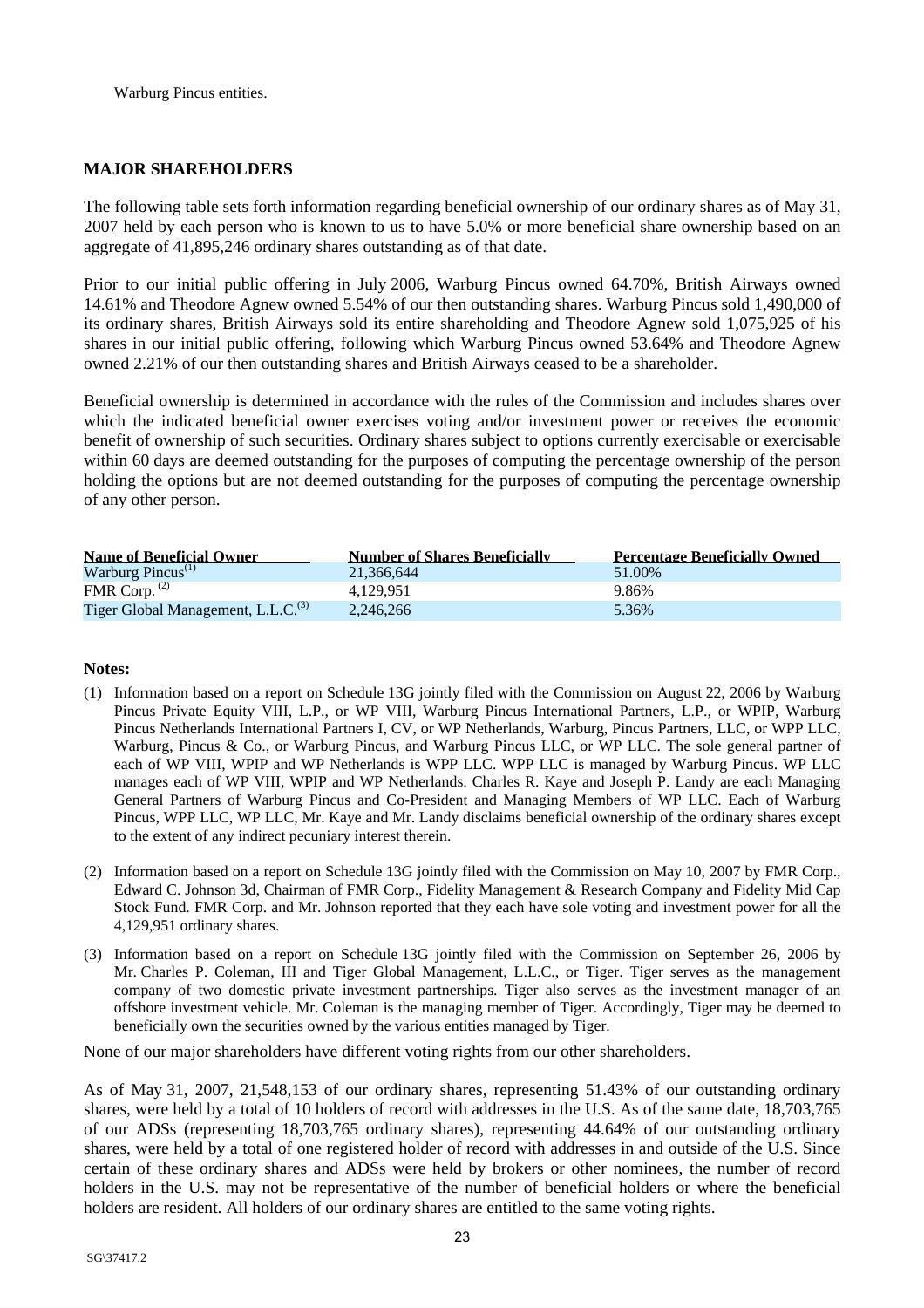## **RELATED PARTY TRANSACTIONS**

In May 2002, we entered into a Registration Rights Agreement, or the Registration Rights Agreement, pursuant to which we had granted, subject to certain conditions, to our shareholders, Warburg Pincus and British Airways (so long as British Airways holds not less than 20% of our ordinary shares on a fully diluted basis), certain demand registration rights which entitled these shareholders to require us to use our reasonable efforts to prepare and file a registration statement under the Securities Act. Pursuant to the Registration Rights Agreement, we had also granted, subject to certain conditions, to Warburg Pincus and British Airways certain piggy-back registration rights entitling these shareholders to sell their respective ordinary shares in a registered offering of the company. We had agreed to bear the expenses incurred in connection with such registrations, excluding underwriting discounts and commissions and certain shareholder legal fees. We had also agreed, under certain circumstances, to indemnify the underwriters in connection with such registrations. Our shareholders, Warburg Pincus and British Airways, had agreed to indemnify us and the underwriters in connection with any such registrations provided that their obligation to indemnify is limited to the amount of sale proceeds received by them.

Pursuant to the terms of the Registration Rights Agreement, we were prohibited from entering into any merger, consolidation or reorganization in which the company would not be the surviving corporation unless the successor corporation agrees to assume the obligations and duties of the company under the Registration Rights Agreement. We were also prohibited, except with the prior written consent of Warburg Pincus and British Airways, from entering into similar agreements granting registration rights to any shareholder or prospective shareholder. Following the completion of our initial public offering in July 2006, British Airways ceased to be our shareholder and its rights under the Registration Rights Agreement terminated. The Registration Rights Agreement expired on May 20, 2007.

In May 2002, we entered into a master services agreement with British Airways, which was a principal shareholder until it sold its entire shareholding in our initial public offering in July 2006. This agreement provided that we would render business process outsourcing services to British Airways and its affiliates as per services level agreements agreed between us and British Airways. The agreement had a term of five years and would have expired in March 2007. In July 2006, we entered into a contract with British Airways which replaced this 2002 agreement. The renewed contract will expire in May 2012. In fiscal 2007, British Airways accounted for \$15 million of our revenue, representing 4.3% of our revenue and 6.8% of our revenue less repair payments. In fiscal 2006 and fiscal 2005, British Airways accounted for \$14.7 million and \$16.4 million of our revenue, representing 7.2% and 10.1% of our revenue and representing 9.9% and 16.5% of our revenue less repair payments.

In fiscal 2003, we entered into agreements with certain affiliates of another of our principal shareholders, Warburg Pincus, to provide business process outsourcing services. In fiscal 2007, fiscal 2006 and fiscal 2005, these affiliates in the aggregate accounted for \$2.2 million, \$1.6 million and \$1.1 million, representing 0.6%, 0.8% and 0.7% of our revenue and 1.0%, 1.1% and 1.1% of our revenue less repair payments. We have also entered into agreements with certain other affiliates of Warburg Pincus under which we purchase equipment and certain enterprise resource planning services from them. In fiscal 2007, fiscal 2006 and fiscal 2005, these affiliates in the aggregate accounted for \$202,087, \$193,000 and \$19,000 in expenses.

In fiscal 2004, we entered into an agreement with Flovate Technologies Limited, or Flovate, a company in which Edwin Donald Harrell, who was until April 2006 one of our executive officers, is a majority shareholder, under which we license certain software. Flovate is engaged in the development and maintenance of software products and solutions primarily used by WNS Assistance in providing services to its customers. In fiscal 2007, fiscal 2006 and fiscal 2005, payments by us to Flovate pursuant to this agreement amounted to \$4.6 million, \$3.1 million and \$3.3 million in the aggregate.

On June 6, 2007, we entered into an agreement with Mr. Harrell, Theodore Agnew and Clare Margaret Agnew to purchase all the shares of Flovate for a consideration comprising £3,252,000 in cash and have deposited an additional retention amount of £700,000 into an escrow account. The amount deposited in the escrow account will be payable to the selling shareholders on June 11, 2008, subject to certain performance conditions being satisfied by the selling shareholders, and after deducting any amount required to be reimbursed to us by the selling shareholders for expenditures borne by us in connection with the performance of certain post completion projects under the agreement and any amount for which Flovate is liable in respect of any claim made against Flovate of which liability is admitted or which has been finally adjudicated by a court against Flovate prior to June 11, 2008.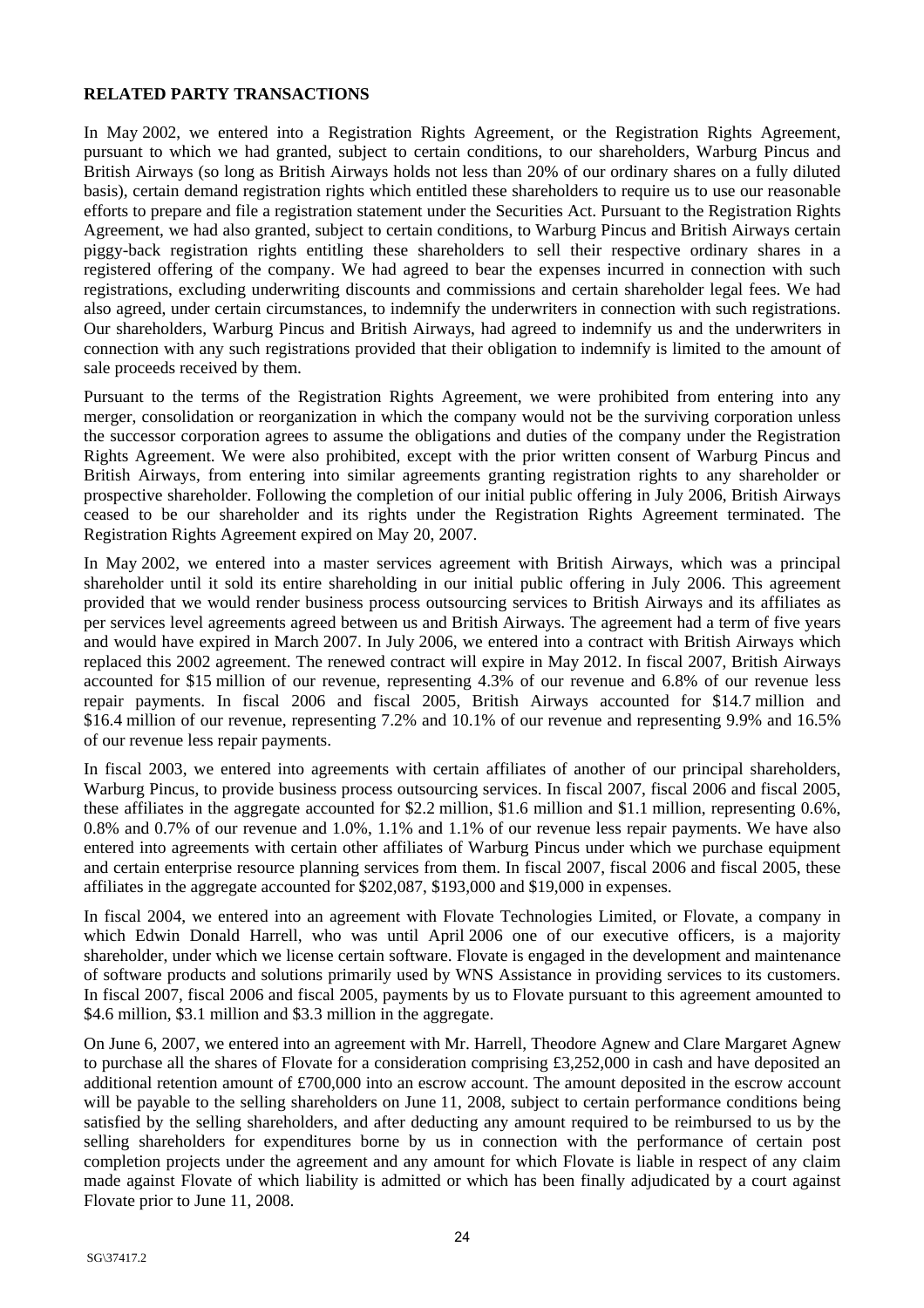In fiscal 2006, WP International Holdings II LLC, an affiliate of our majority shareholder, Warburg Pincus, extended a loan of £74,783 to our executive officer, Edwin Harrell. The purpose of this loan was to assist Mr. Harrell to finance the purchase of our ordinary shares upon exercise of his stock options. The loan was repaid by Mr. Harrell in April 2006.

In fiscal 2006, WP International Holdings II LLC, an affiliate of our majority shareholder, Warburg Pincus, extended a loan of £139,999 to one of our executive officers, J. J. Selvadurai. The purpose of this loan was to assist Mr. Selvadurai to finance the purchase of our ordinary shares upon exercise of his stock options. The loan was repaid by Mr. Selvadurai in March 2006.

## **AUDIT MATTERS**

Ernst & Young has served as our independent registered public accounting firm since fiscal 2003. The following table shows the fees we paid or accrued for the audit and other services provided by Ernst & Young for fiscal 2007 and 2006.

|                    |   | <b>Fiscal</b> |                |           |
|--------------------|---|---------------|----------------|-----------|
|                    |   | 2007          |                | 2006      |
|                    |   |               | (in thousands) |           |
| Audit fees         | S | 400,000       | Φ              | 620,000   |
| Audit-related fees |   | 250,000       |                | 80,000    |
| Tax fees           |   | 327,414       |                | 92,000    |
| All other fees     |   | 224,900       |                | 1,950,000 |

*Audit fees.* This category consists of fees billed for the audit of financial statements, quarterly review of financial statements and other audit services, which are normally provided by the independent auditors in connection with statutory and accounting matters that arose during, or as a result of, the audit or the review of interim financial statements and include the group audit; statutory audits required by non-US jurisdictions; comfort letters and consents; attest services; and assistance with and review of documents filed with the Commission.

*Audit-related fees.* This category consists of fees billed for assurance and related services that are reasonably related to the performance of the audit or review of our financial statements or that are traditionally performed by the external auditor, and include internal control reviews of new systems, program and projects; review of security controls and operational effectiveness of systems.

*Tax fees.* This category includes fees billed for tax compliance services, including the preparation of original and amended tax returns and claims for refund; tax consultations, such as assistance and representation in connection with tax audits and appeals, tax advice related to mergers and acquisitions, transfer pricing, and requests for rulings or technical advice from taxing authorities and tax planning services.

*All other fees.* This category includes fees billed for due diligence related to acquisitions, accounting assistance, audits in connection with proposed or completed acquisitions and employee benefit plans audits. In addition, fees incurred under this category in fiscal 2006 included fees incurred in connection with our initial public offering.

#### *Audit Committee Pre-approval Process*

Our audit committee reviews and pre-approves the scope and the cost of all audit and permissible non-audit services performed by the independent auditors, other than those for *de minimus* services which are approved by the audit committee prior to the completion of the audit. All of the services provided by Ernst & Young during the last fiscal year have been approved by the audit committee.

# **STOCK PERFORMANCE GRAPH**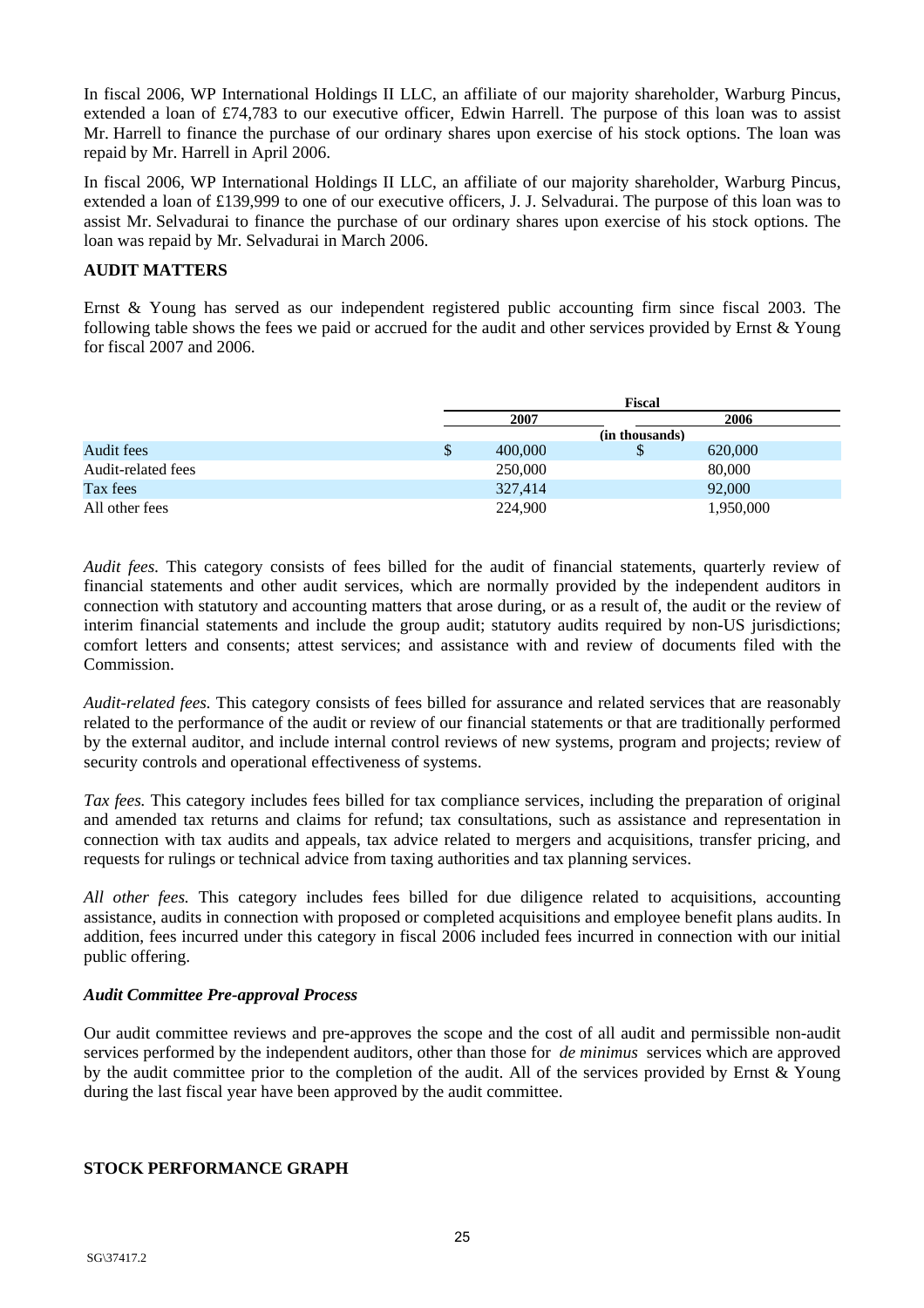The stock performance graph below shall not be deemed incorporated by reference by any general statement incorporating by reference this Proxy Statement into any filing under the U.S. Securities Act of 1933 or under the U.S. Securities Exchange Act of 1934, except to the extent the Company specifically incorporates this information by reference, and shall not otherwise be deemed filed under such Acts.

This graph below compares the total shareholder return of the Company's American Depositary Shares ("ADSs"), each represented by one ordinary share, with the S&P 500 index, the NYSE composite index and our peer group index over a period from July 26, 2006 to March 31, 2007. Our peer group index is constructed based on the following selected peer group of companies: Infosys Technologies Limited, Wipro Limited, Cognizant Technology Solutions Corporation, Tata Consultancy Services Limited (trading on the Bombay Stock Exchange and National Stock Exchange, India) and Exlservice Holdings, Inc. We believe that these companies most closely resemble business mix and that their performance is representative of our industry. The returns of the component entities of our peer group index are weighed according to the market capitalization of each entity as of the beginning of each period for which a return is presented. July 26, 2006 was the first day of trading in the Company's ADSs. The total shareholder return assumes \$100 invested at the beginning of the period in the Company's ADSs, the S&P 500 index, the NYSE composite index and our peer group index. It also assumes reinvestment of all dividends.

Pursuant to the rules and interpretations of the U.S. Securities and Exchange Commission, the graph is calculated using, as the beginning measurement point, the closing price of the Company's ADSs on July 26, 2006, which was \$24.50. The initial public offering price of the Company's ADSs was \$20.00 per share.

The comparisons in the graph are based on historical data and are not intended to forecast the possible future performance of the Company's ADSs or ordinary shares. The graph lines merely connect the prices on the dates indicated and do not reflect fluctuations between those dates.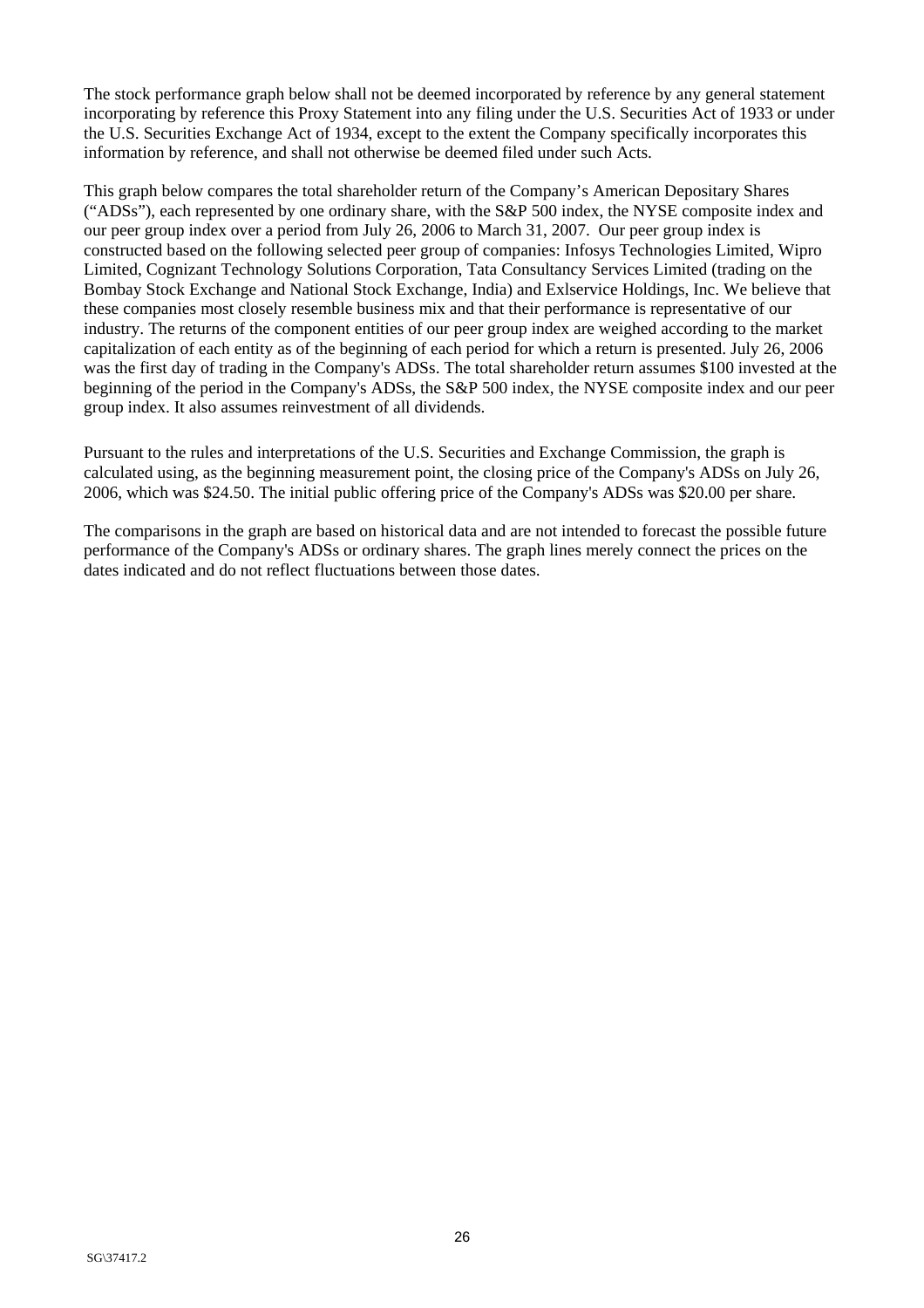## **Cumulative Total Return Based upon an initial investment of \$100 on July 26, 2006 with dividends reinvested**

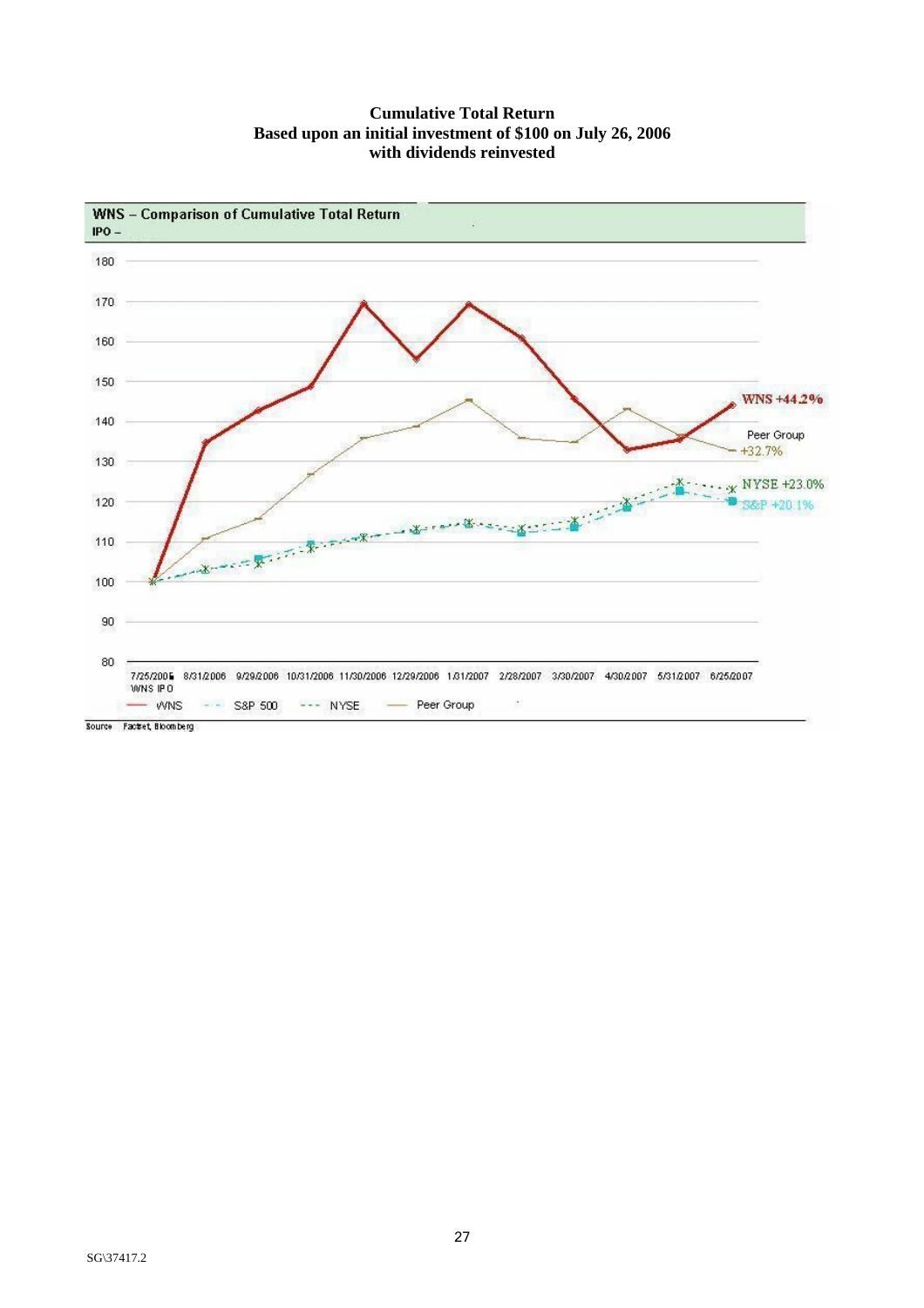## **WNS (HOLDINGS) LIMITED**

## **FORM OF PROXY FOR THE ANNUAL GENERAL MEETING To be Held on August 8, 2007**

For use at the Annual General Meeting of the shareholders of WNS (Holdings) Limited (the "Company") to be held at 2.00 pm on Wednesday, August 8, 2007 and any adjournment thereof.

| (BLOCK LETTERS PLEASE), being (a) shareholder(s) of the above named Company, hereby             |
|-------------------------------------------------------------------------------------------------|
| appoint the Chairman of the Annual General Meeting or*                                          |
|                                                                                                 |
|                                                                                                 |
| proxy to vote for me/us and on my/our behalf at the Annual General Meeting of the Company to be |
| held at 2.00 pm on Wednesday, August 8, 2007 and at any adjournment thereof or on a poll in     |
|                                                                                                 |
| Company.                                                                                        |

\*An alternative proxy may be named if desired – delete as appropriate. A proxy need not be a shareholder of the Company.

\*\* If you appoint more than one proxy then you will need to specify the number of ordinary shares in respect of which the named proxy is entitled to vote. If you only appoint one proxy you do not need to specify the number of ordinary shares you hold.

I / We direct my / our proxy to vote as follows:-

| <b>ORDINARY RESOLUTIONS</b>                                                 | <b>FOR</b> | <b>AGAINST</b> | <b>ABSTAIN</b> |
|-----------------------------------------------------------------------------|------------|----------------|----------------|
| 1. Annual accounts                                                          |            |                |                |
| 2. Re-appointment of auditors                                               |            |                |                |
| 3. Auditors' remuneration                                                   |            |                |                |
| 4. a. Re-election of Mr. Richard O. Bernays as a Director<br>of the company |            |                |                |
| 4. b. Re-election of Sir Anthony A. Greener as a Director<br>of the company |            |                |                |
| 5. Directors' remuneration                                                  |            |                |                |

Date:  $2007$ 

\_\_\_\_\_\_\_\_\_\_\_\_\_\_\_\_\_\_\_\_\_\_\_\_\_\_\_\_\_\_\_\_\_\_

#### **Signature of Shareholder/Authorised signatory**

(If you are signing this form as a director or officer of a body corporate or other entity, please indicate in what capacity you are signing and who you are signing for e.g. "Director of X Limited" or "Director of X Limited as general partner of Y Limited Partnership")**.**